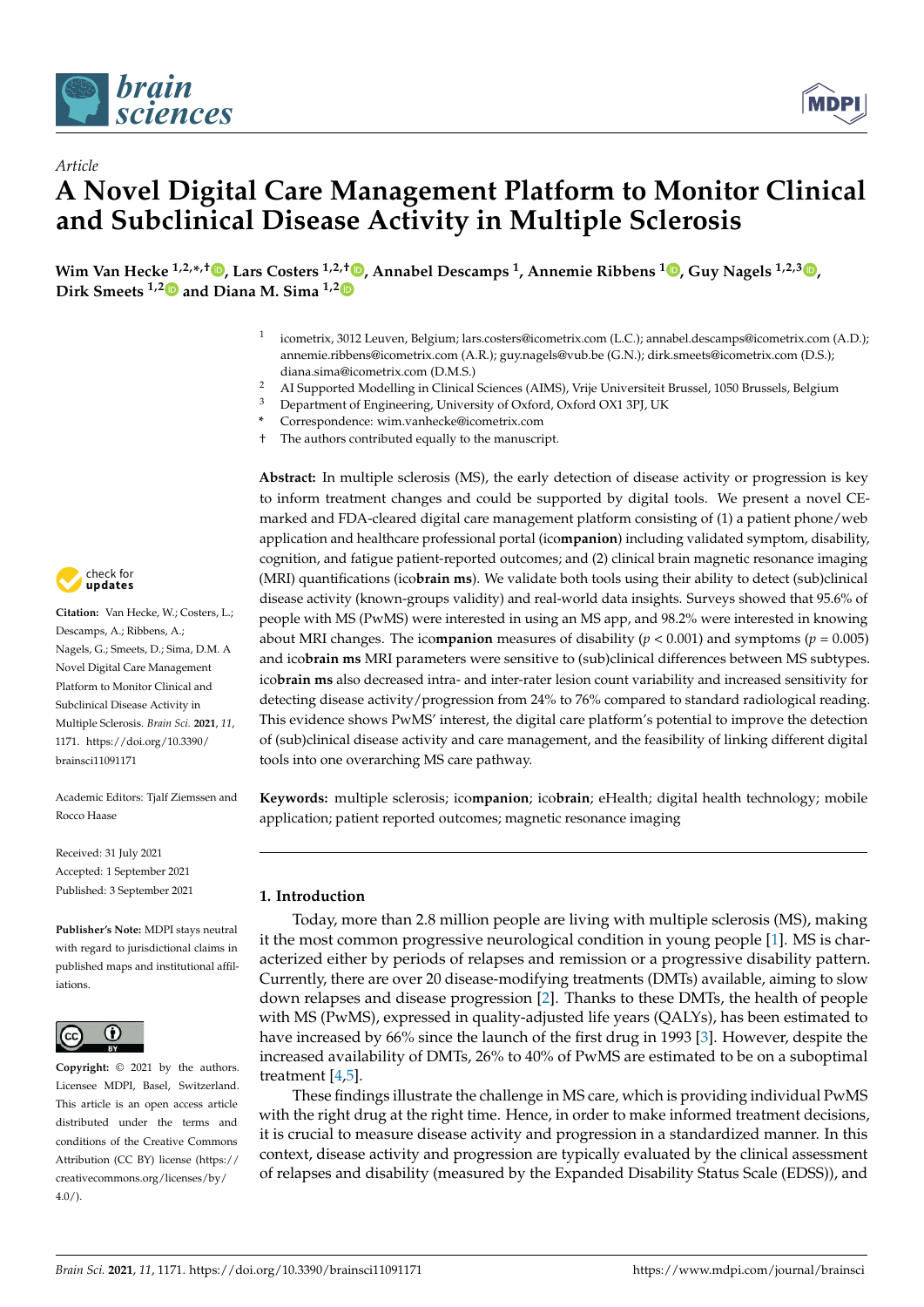longitudinal changes on the brain magnetic resonance imaging (MRI) scans (looking at new/enlarging lesions and/or brain atrophy) [\[6\]](#page-22-5).

However, it is known that clinical disease activity and progression often go unnoticed during clinical assessment, partly due to the problem that relapses are systematically underreported by around half of PwMS [\[6](#page-22-5)[,7\]](#page-22-6). In addition, MS progression goes beyond relapses and physical disability worsening, as problems with memory but also linguistic and verbal fluency problems are known to be important components of MS-related disability [\[8,](#page-22-7)[9\]](#page-22-8). These components are often not routinely assessed during the patient visit or are based on the PwMS' recollection on how they have been doing since the last visit. In addition, it has been demonstrated that there is a significant clinician-dependent variability in the assessment of MS patient disease activity [\[10\]](#page-22-9).

The second component of evaluating disease activity is based on the assessment of subclinical progression on brain MRI scans. International guidelines recommend the acquisition of brain (and increasingly spinal cord) MRI scans for diagnosis and a yearly scan for follow-up [\[11\]](#page-22-10). However, in a clinical setting, brain MRI reading is known to be qualitative, based on a visual assessment, and radiologist-dependent, leading to discrepancies in the radiological reports [\[12\]](#page-22-11). Indeed, it has been reported that up to 24% of brain MRI reporting contains discrepancies when reviewed by a panel of radiologists [\[12\]](#page-22-11).

There is great promise in implementing digital health solutions to standardize MS care, as they can improve efficiency and workflow, and complement clinical expertise. A recent study indicated healthcare professionals' (HCPs) most crucial problems in MS disease management to be the lack of forwarding of information by the patient, the need for the patient to visit on site for inquiries and poor reachability of PwMS, for which digital telemonitoring tools can be a solution [\[13\]](#page-22-12).

Remote patient monitoring through medical health (mHealth) applications in MS care allows for a more continuous and data-driven monitoring of symptoms and disease progression [\[14,](#page-22-13)[15\]](#page-22-14). Regular standardized check-ins through mHealth apps have the potential to mitigate the underreporting of important clinical events [\[7\]](#page-22-6) and bridge the information gap between annual neurology visits. It has been estimated that personalized medicine tools in MS have the potential to increase the impact of treatments by more than 50% by quantifying both disease activity (clinical and subclinical) and the risk of side effects [\[3\]](#page-22-2). In addition to the value of mHealth tools for health-care professionals (HCPs), there is also the potential to further empower PwMS, resulting in an increased self-management and allowing more open and early conversations about disease progression [\[16](#page-22-15)[,17\]](#page-22-16).

In addition to mHealth applications, artificial intelligence (AI) solutions have been developed to detect and quantify disease activity on MRI scans, which play a central role in disease management. In the last decades, several software tools have been developed and applied for research and clinical trials. Examples of widely used neuroimage analysis packages for research purposes include Freesurfer [\(https://surfer.nmr.mgh.harvard.edu](https://surfer.nmr.mgh.harvard.edu) accessed on 27 August 2021), FMRIB Software Library (FSL; https//fsl.fmrib.ox.ac.uk/fsl, accessed on 27 August 2021), and Statistical Parametric Mapping (SPM; [https://www.](https://www.fil.ion.ucl.ac.uk/spm) [fil.ion.ucl.ac.uk/spm,](https://www.fil.ion.ucl.ac.uk/spm) accessed on 27 August 2021). However, only very few brain MRI solutions exist that have been thoroughly validated and cleared as a medical device for clinical use [\[18\]](#page-23-0).

In this paper, we present a novel digital care management platform for MS that aims at standardizing MS patient care and allowing more data-driven clinical decisions in the MS care pathway. The platform includes a CE marked and FDA cleared mHealth application that collects patient-reported information in the period of time between neurology visits, a CE marked and FDA cleared solution that quantifies clinically relevant brain MRI changes in PwMS, and the necessary software solutions that guarantee a seamless integration of the digital MS care management platform into the clinical workflow. We investigate the needs and interests of PwMS concerning such solutions, and their potential to improve the detection of (sub-)clinical disease activity and care management of MS.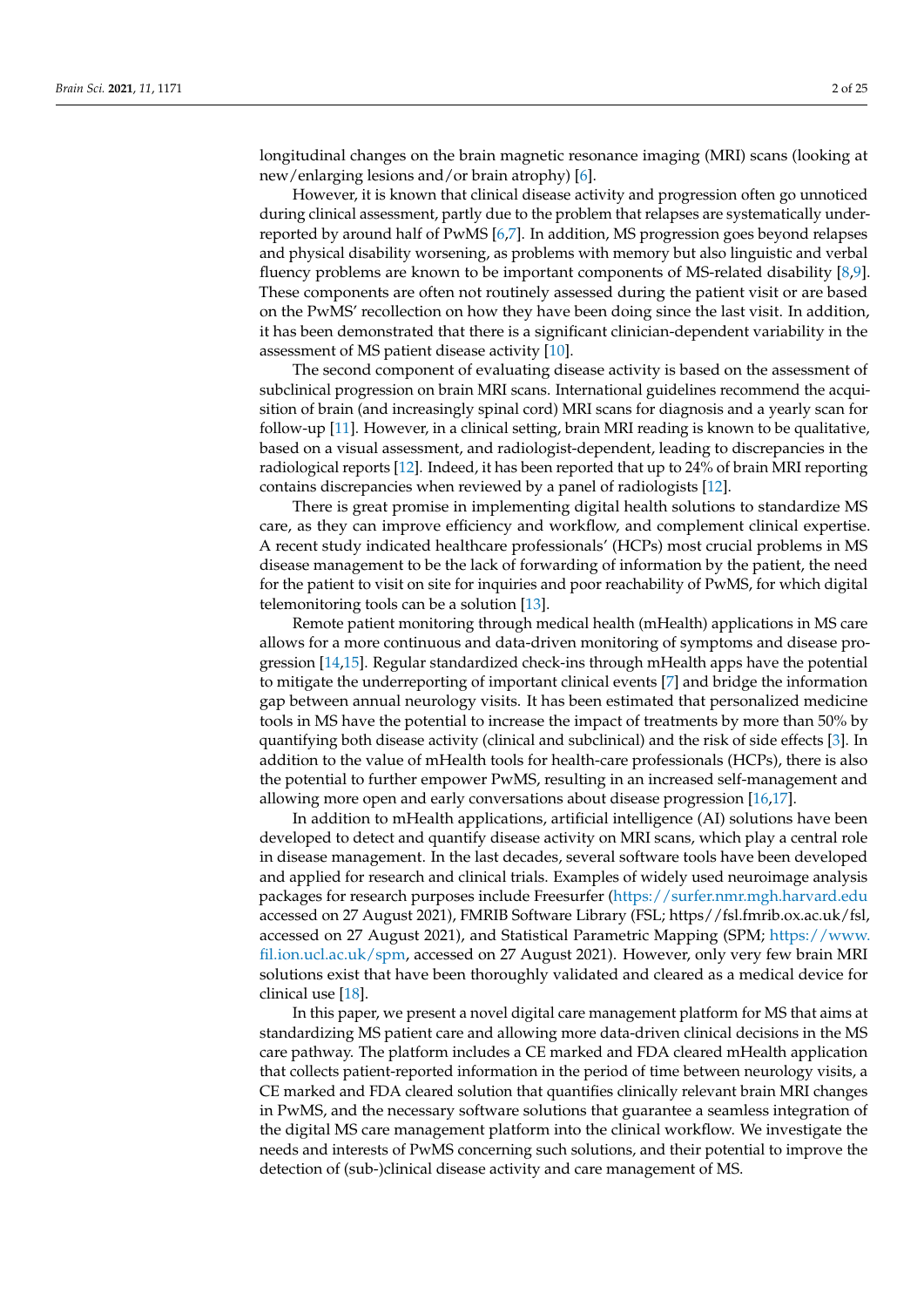# 2. Materials and Methods **2 medical device and Methods**

## 2.1. MS Care Management Platform

As illustrated in Figure 1, the care management platform consists of multiple components: (1) the ico**mpanion** patient mobile phone application (available on Android and iOS) and website (accessible via web browser: icompanion.ms), (2) the ico**mpanion** web (b) and website (accessible via web browser. Icompation.ins), (2) the icompation web<br>portal for HCPs (accessible via web browser), (3) the ico**brain ms** volumetric brain reports provide a correct and the providence and the patient and communication System (PACS) and (4) integrations with hospitals' Picture Archiving and Communication System (PACS) and electronic medical record (EMR) systems.

oped by ico**metrix** (Leuven, Belgium). According to FDA regulation, ico**mpanion** is a class

<span id="page-2-0"></span>

**Figure 1.** The MS care management platform consists of the ico**mpanion** patient app and website, ico**mpanion** HCP web **Figure 1.** The MS care management platform consists of the ico**mpanion** patient app and website, ico**mpanion** HCP web portal, integration with ico**brain ms** volumetric brain reports and integration with hospital's electronic medical records.

Both ico**mpanion** and ico**brain ms** are registered medical devices and were developed 2.1.1. icom**panion** Patient App and Website is an FDA class 2 medical device and MDD class 1m medical device. ico**metrix**' secure cloud is ISO13485 and ISO27001 certified and GDPR and HIPAA compliant regarding the Security and Privacy Rules. Incoming DICOM files of MRI scans are pseudonymized according to HIPAA standard and all fields containing private patient information are<br>according to HIPAA standard and all fields containing private patient information are removely except patient gentler and entirely (diameterized to 1111 or 01) in order to be<br>able to provide a correct analysis and compare the patient with a healthy population. from DMTs to symptomatic and rehabilitation treatments, and set reminders on when to by ico**metrix** (Leuven, Belgium). According to FDA regulation, ico**mpanion** is a class 1 medical device, and under EU MDD regulation a class 1 medical device. ico**brain ms** removed, except patient gender and birth date (transformed to YYYY-01-01) in order to be

# 2.1.1. icom**panion** Patient App and Website

Using the icompanion app and website, PwMS can keep a diary, log symptoms, and periorm tests for body function, cognitive function, and faigue (Figure 2) based of ciniticany<br>validated patient reported outcomes (PROs) described below [\[19–](#page-23-1)[22\]](#page-23-2), which can be shared with the patient's clinical team. In addition, PwMS can add treatment information, from DMTs to symptomatic and rehabilitation treatments, and set reminders on when to take or perform their treatment. Furthermore, PwMS can easily upload their MRIs (via the patient website) and view them (via patient website and app) as well as learn about topics related<br>to MS (e.g., MS types, MBJ legisce). Finally BuMS are gave use their consultations weight particle (eigit) status Spandary Collection, I making the calculation constructions along a pre-visit checklist, the answers of which are also shared with the patient's clinical team (e.g., 'Do you need any new prescription, certificates or reimbursement documents?'). perform tests for body function, cognitive function, and fatigue (Figure [2\)](#page-3-0) based on clinically to MS (e.g., MS types, MRI, lesions). Finally, PwMS can prepare their consultations using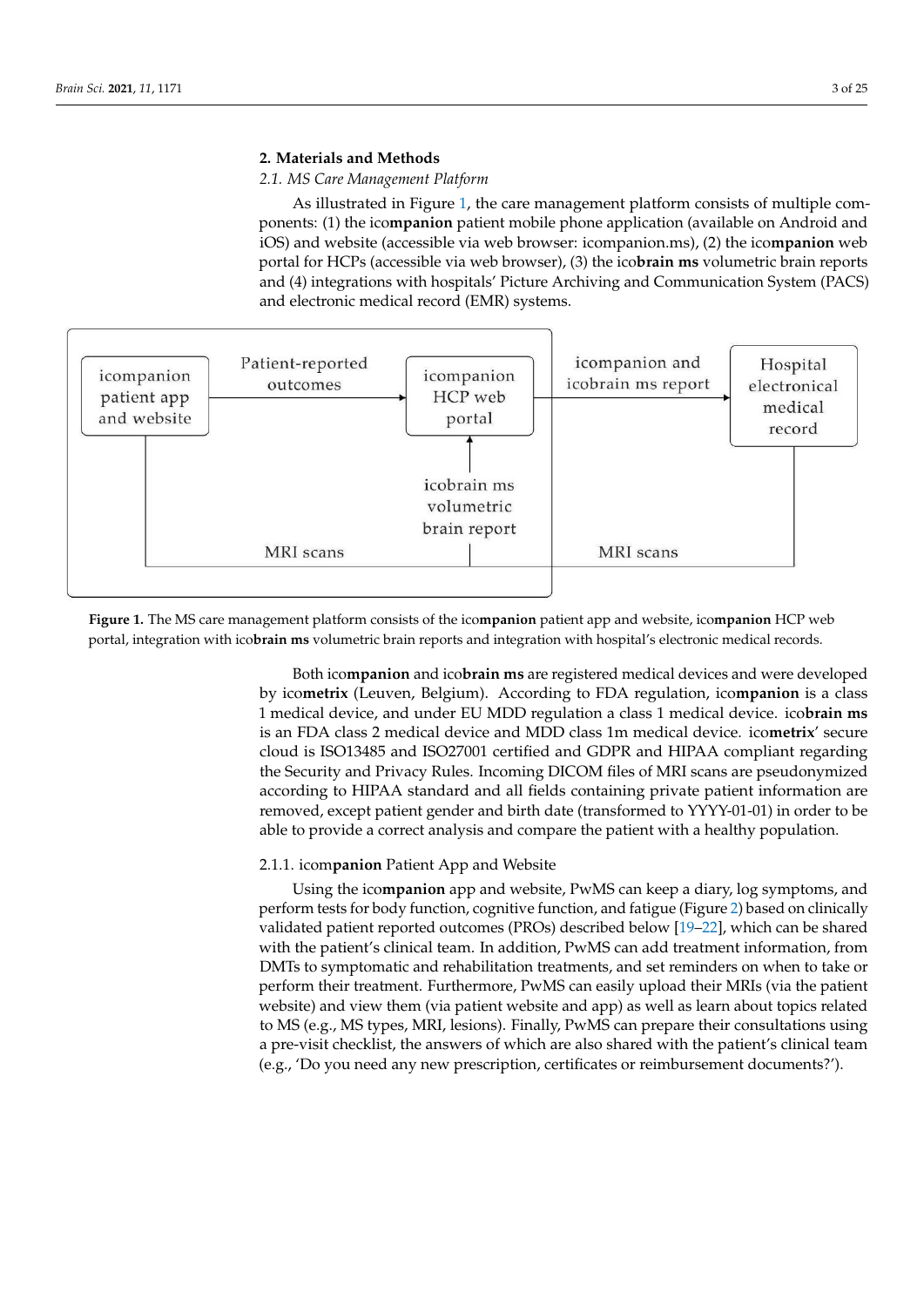# <span id="page-3-0"></span>Patient app



**Figure 2.** Overview of the ico**mpanion** patient app (**a**–**g**) and HCP platform features (**h**,**i**): (**a**) easy check-in and diary, (**b**) PROs for symptoms, EDSS, fatigue, cognition, . . . , (**c**) treatment logging and reminders, (**d**) preparation neurologist visit, (**e**) knowledge center, (**f**) MRI viewer, (**g**) linking with MS team, (**h**) interactive overview of PRO data and downloadable reports and (**i**) automatic import of MRI scans from hospital PACS system and integration with ico**brain ms** reports.

í

 $h$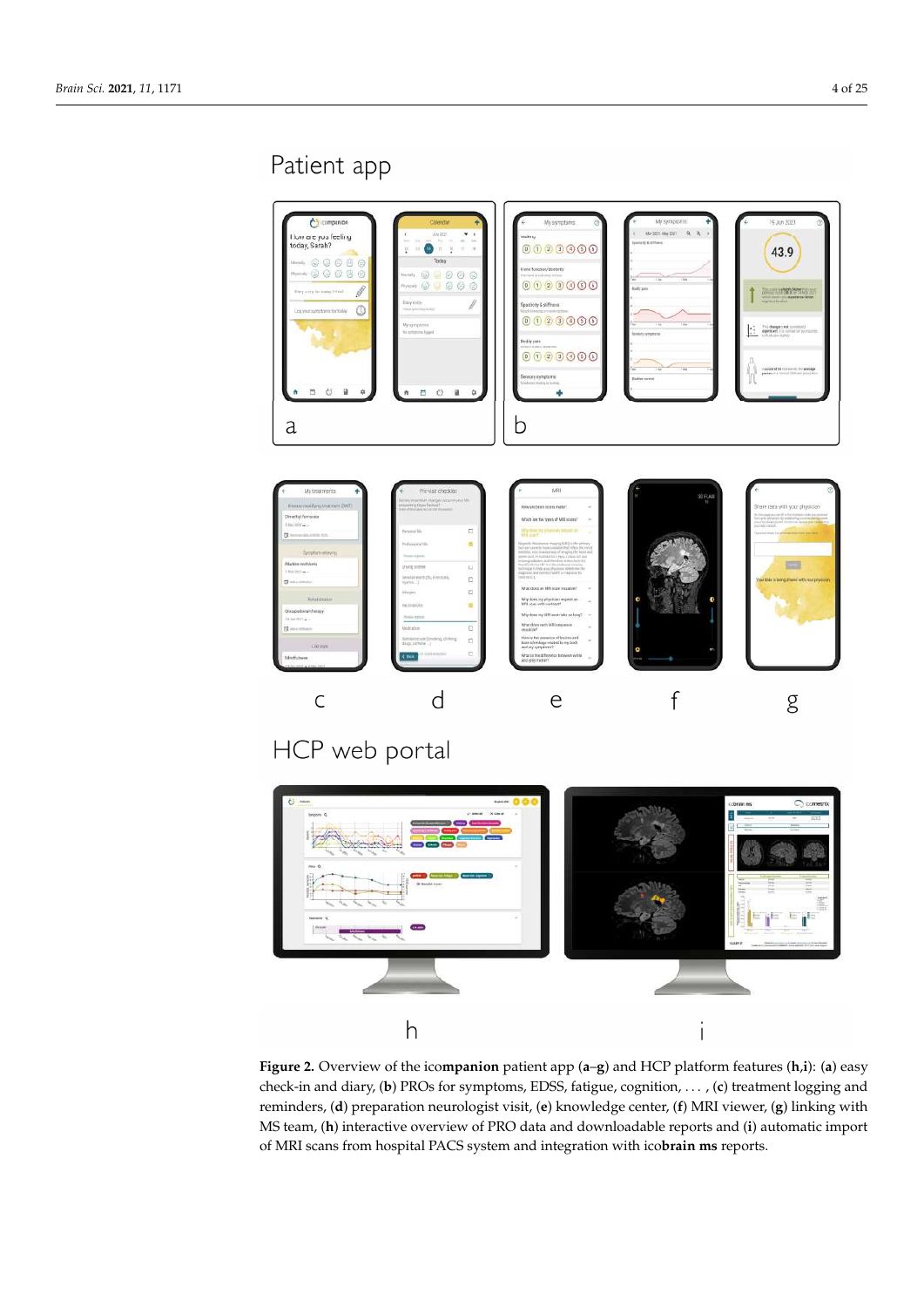The clinically validated PROs included into ico**mpanion** are the SymptoMScreen, a patient-reported Expanded Disability Status Scale (prEDSS), Neuro-QoL (V1.0) Fatigue short-form, and the Neuro-QoL (V2.0) Cognitive Function short-form:

- The SymptoMScreen [\[21\]](#page-23-3) is a 12-item battery for MS-related symptoms with a 7-point Likert scale per functional domain. Scores range from 'not affected at all' (score = 0) to 'total limitation' (score = 6). The SymptoMScreen composite is a score that summarizes general symptom severity by summing up the entered twelve symptom severities.
- The prEDSS is a patient-reported version of the Expanded Disability Status Scale (EDSS) which has shown to correlate well (Pearson's coefficient 0.85) with a neurologistscored EDSS [\[22\]](#page-23-2).
- The Neuro-QoL (V1.0) Fatigue and (V2.0) Cognitive short-forms are short questionnaires consisting of eight items scored on a five-point scale each [\[23\]](#page-23-4), and have been clinically validated in MS [\[19,](#page-23-1)[20\]](#page-23-5). The Neuro-QoL t-scores reported in this paper are standardized scores with a mean of 50 and standard deviation (SD) of 10 compared to a reference population (for Cognitive a US general reference sample, for Fatigue a clinical US sample; [http://www.healthmeasures.net/images/neuro\\_qol/Neuro\\_](http://www.healthmeasures.net/images/neuro_qol/Neuro_QOL_Scoring_Manual_Mar2015.pdf) [QOL\\_Scoring\\_Manual\\_Mar2015.pdf](http://www.healthmeasures.net/images/neuro_qol/Neuro_QOL_Scoring_Manual_Mar2015.pdf) accessed on 27 August 2021). As an example, a t-score of 60 means that a person scores 1 SD higher than the reference sample.

#### 2.1.2. ico**brain ms** Volumetric MRI Analyses

ico**brain ms** is an AI software solution for brain magnetic resonance image analysis in MS, producing annotated images and pre-populated radiological reports (icometrix.com/services/icobrainms accessed on 27 August 2021). The main components of ico**brain ms** are the brain tissue segmentation and MS lesion segmentation on single-time point T1-weighted and FLAIR scans, as well as specific longitudinal volume change computations for establishing brain atrophy rates and lesion evolution. Whole brain and gray matter volumes, normalized for head size, are compared against age- and sex-matched reference controls populations. In Figure [3,](#page-5-0) an example of the ico**brain ms** output is shown, including the annotated images, the quantitative reports, and the pre-populated structured radiological report that are provided in the local PACS system and available by the time the radiological reading starts. In the top row of Figure [3,](#page-5-0) a sagittal slice of the annotated images (which are presented in the same space as the original scans) is shown, the bottom row includes the quantitative ico**brain ms** reports and an example of the pre-populated radiological report:

- top left = T1 overlaid with gray matter segmentation (blue) and T1 lesions (red);
- top middle = FLAIR overlaid with lesion segmentations color coded by location: periventricular (yellow), deep white matter (blue), juxtacortical (purple), and infratentorial (green);
- top right = FLAIR overlaid with color coded lesion changes compared to last available (or selected) scan: existing (green), enlarging (orange), new (red) lesions.
- bottom left = the quantitative report of whole brain and gray matter volume and atrophy (and comparison with healthy population).
- bottom middle = the quantitative report of existing, enlarging and, new FLAIR lesions and their location.
- bottom right = an example of a pre-populated radiological structured template, which already includes the ico**brain ms** measures and is available in the local language.

The technical details, validation, and clinical usefulness of the methodology have been published previously [\[24](#page-23-6)[–28\]](#page-23-7). The software is seamlessly integrated in the clinical workflow via ico**bridge** (see Section [2.1.3](#page-5-1) or <https://icobridge.icometrix.com> accessed on 27 August 2021). It includes direct and secure upload from the hospital's image archiving system to ico**metrix**' servers, where the AI pipeline is run, and secure transfer of reports and annotated images back to the hospital's system in time for the radiological reading.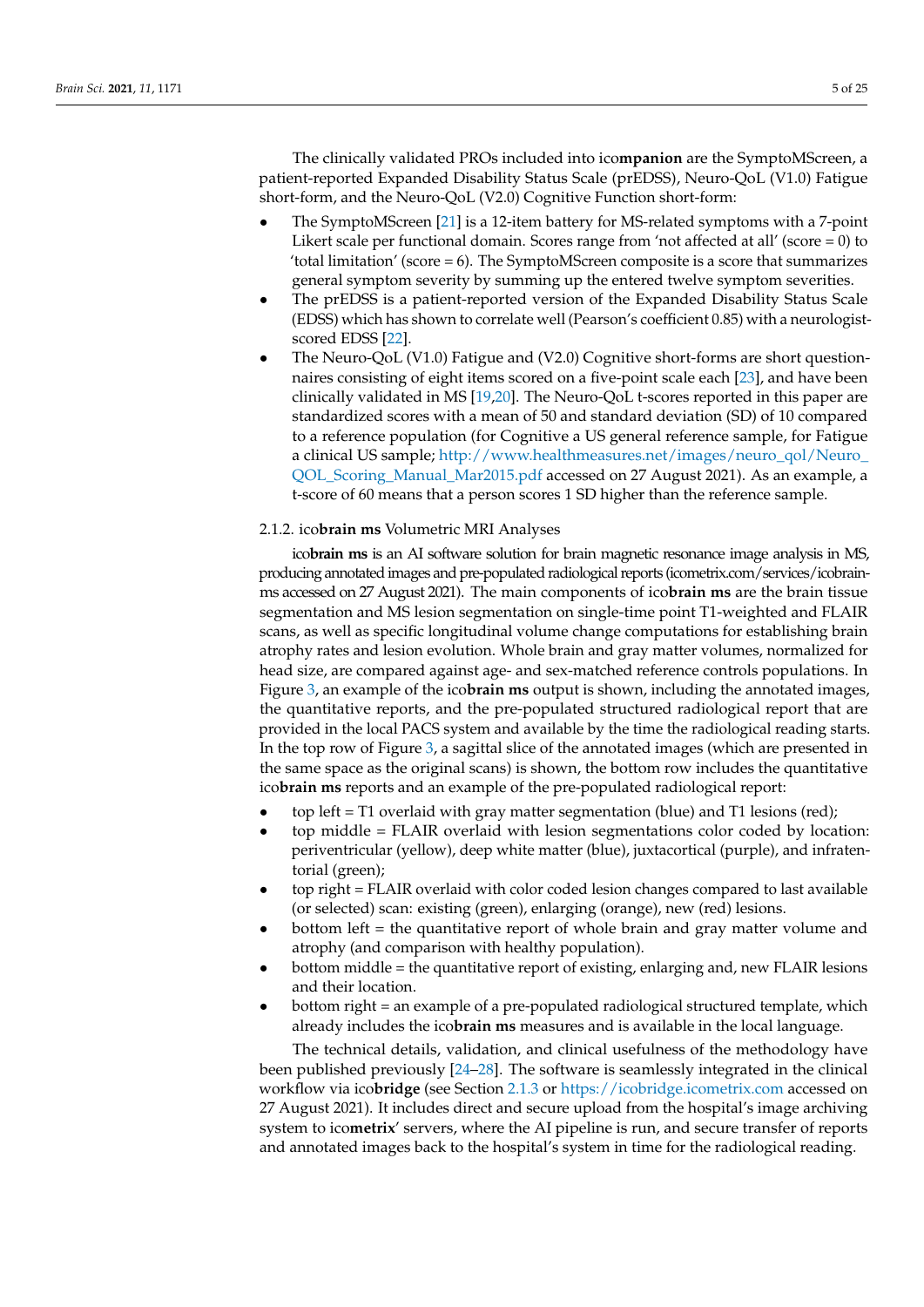<span id="page-5-0"></span>

which already includes the ico**brain ms** measures and is available in the local lan-

Figure 3. Output of the icobrain ms software, which is integrated with the local PACS. In the top row, a sagittal slice of the annotated images (which are presented in the same space as the original scans) is shown. The bottom row includes the quantitative ico**brain ms** reports and an example of the pre-populated radiological report.

#### <span id="page-5-1"></span>2.1.3. ico**mpanion** HCP Portal

In the HCP portal, HCPs can access the entered ico**mpanion** PRO data from their linked PwMS as well as their MRI images and ico**brain ms** volumetric brain reports (Figures [1–](#page-2-0)[3\)](#page-5-0). Access to the data on this portal can be easily managed via the MS team functionality, which allows the set-up of a care team with different team members and roles. The entered ico**mpanion** PRO data can be viewed in an interactive plot with tools to help the interpretation, and HCPs can download pdf reports. HCPs can also view the PwMS' uploaded MRIs, and using ico**bridge** [\(https://icobridge.icometrix.com](https://icobridge.icometrix.com) accessed on 27 August 2021), ico**metrix**' secure DICOM gateway, MRI scans can also be automatically imported from a hospital's PACS system. All imported MRI scans are analyzed using the ico**brain ms** volumetric analysis, after which a report can be downloaded from the HCP portal (Figure [3\)](#page-5-0). The ico**mpanion** and ico**brain ms** reports (and raw data points or intermediate results) can be imported into a hospital's EMR system. Using the HL7 v2 protocol, these reports can be sent over to the EMR, either in their native pdf format, coded values or as simple text. From there on this data can for instance be shown in a radiologic report or attached to a study for future reference.

#### *2.2. Patient Perspective*

#### 2.2.1. Patient Survey 1: Telemonitoring Tools for Monitoring Clinical Disease Activity

In order to develop a patient monitoring tool that responds to the needs of PwMS and fits PwMS' everyday life, a survey was sent out to PwMS with MS via local patient support groups without any randomization. In this survey, answered by 45 PwMS, the PwMS were asked about their knowledge about important topics such as MRI, EDSS, etc., which was used to develop educational content for ico**mpanion**. Next, the PwMS were asked about their attitude towards an app to monitor MS, different possible features, and their interest in using such an app.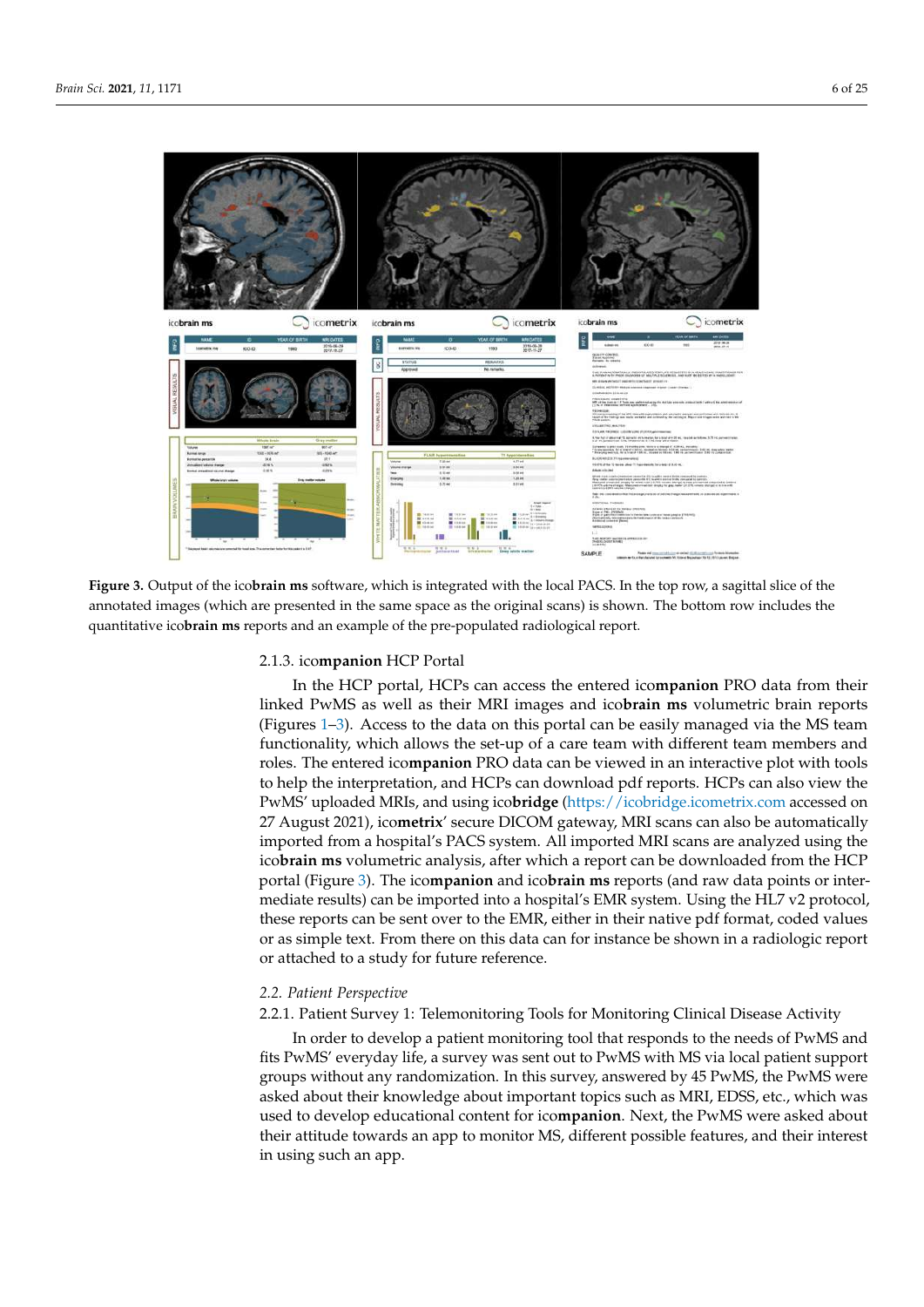Together with iConquerMS (iConquerMS.org), a survey was sent out in June 2020 [\[29\]](#page-23-8), with questions about MRI access, viewing and knowledge, which was answered by 876 PwMS. As an example, questions included (see Appendices [A](#page-19-0) and [B](#page-21-0) for the complete list of questions and possible answers in the survey):

- 'Would you like to view your MRI images on your own—Why or why not?'
- 'If you have or had access to your own MRIs, would you be interested in knowing whether there were any changes between one MRI and the next (such as new lesions or loss of brain volume)?'

### *2.3. Monitoring Clinical Disease Activity Using icompanion: Real-World Evidence*

#### <span id="page-6-1"></span>2.3.1. Study Synopsis-Characterizing MS Types with ico**mpanion**

The ico**mpanion** app and website were launched in July 2020. We describe the information entered into ico**mpanion** and investigate the validity of the real-world collected PRO data by looking at their sensitivity to clinical differences between MS types based on known-groups validity. These MS types include clinically isolated syndrome (CIS), relapsing-remitting MS (RRMS), secondary progressive MS (SPMS), and primary progressive MS (PPMS). The descriptions of the collected data and the analyses were based on an anonymized dataset of collected ico**mpanion** data. We performed a non-parametric Kruskal–Wallis H test (or a one-way analysis of variance (ANOVA) on ranks), with MS type as independent variable and the variable of interest as dependent variable (mental feeling, physical feeling, prEDSS, SymptoMScreen composite, Neuro-QoL Fatigue, and Neuro-QoL Cognitive Function). We used a significance level of 0.05 and *p*-values of the separate models were corrected for multiple comparisons using false discovery rate (FDR) correction [\[30\]](#page-23-9). For the variables that showed significant group effects, post-hoc multiple comparisons tests were carried out for pairwise differences between the different MS types with Dunn–Sidák correction, using a significance level of 0.05.

The percentage of PwMS with a statistically meaningful change in their Neuro-QoL Fatigue and Cognitive Function scores was evaluated based on the conditional minimal detectable change, specifically developed for the Neuro-QoL short-forms [\[31\]](#page-23-10). A statistically meaningful change can be interpreted as a difference of more than one standard error (SE). It was estimated from the average of the SEs from a normative dataset for any given pair of scores multiplied by the z score for a 95% confidence interval, or  $([SE_{Score1} + SE_{Score2}]/2)$ . 1.96  $\cdot$   $\sqrt{2}$  [\[31\]](#page-23-10). Solely PwMS with more than one result for these PROs were included.

#### *2.4. Monitoring Subclinical Disease Activity Using icobrain ms: Real-World Evidence*

ico**brain ms** was launched in 2016 and has been adopted by more than 400 hospitals worldwide since then. In the context of standardizing MS care, in this manuscript, we evaluate how:

- ico**brain ms**' lesion annotations bring the performance of non-specialized radiologists closer to that of experienced neuroradiologists (Section [2.4.1\)](#page-6-0)
- the availability of ico**brain ms** reports in MS follow-up refine the assessment of subclinical disease activity (Section [2.4.2\)](#page-7-0)
- how the use of quantitative AI based brain MRI reporting can improve the radiological workflows (Section [2.4.2\)](#page-7-0)
- ico**brain ms** volumetric brain biomarkers bring insights into the brain patterns of MS types (Section [2.4.3\)](#page-7-1)

#### <span id="page-6-0"></span>2.4.1. Study Synopsis-Reliability of Lesion Count with ico**brain ms**

ico**brain ms** lesion segmentations were compared with the assessment of two raters, one experienced radiologist and one assistant neurologist. The experiment consisted of marking and counting MS lesions on fluid-attenuated inversion recovery (FLAIR) and T1-weighted images acquired from 10 PwMS with a 3T MRI scanner (Achieva, Philips Medical Systems) at the University Hospital Brussels. Inclusion criteria were MS diagnosis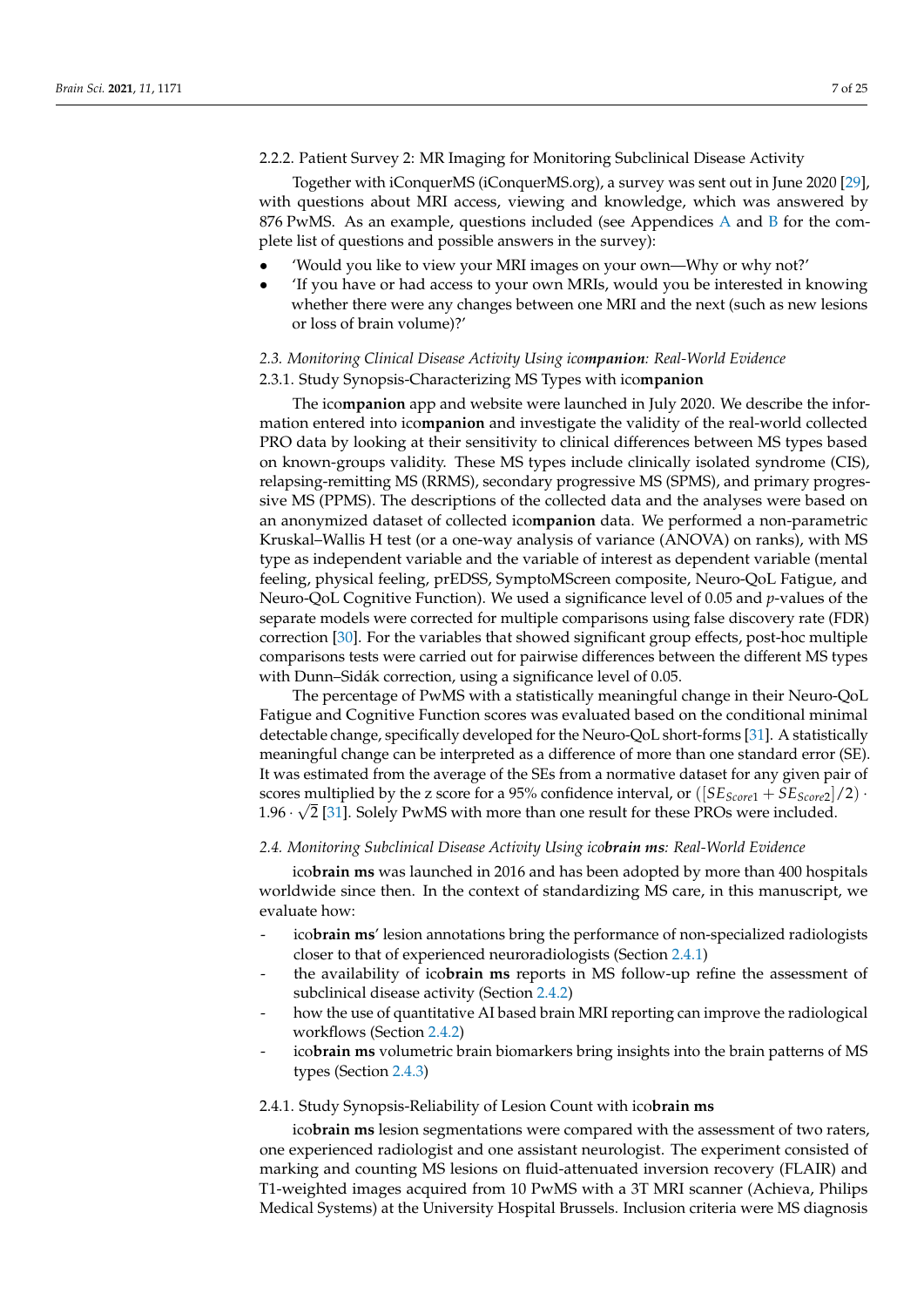according to McDonald Criteria 2010 and no MRI contraindication. For more details, see [\[27\]](#page-23-11), from which a subset was used for this analysis. Two repeated acquisitions with patient repositioning were taken to assess test-retest reliability of the lesion count. The two raters independently assessed all images, which were presented in a shuffled order, first as original MRI scans, then with lesion annotations obtained by ico**brain ms**. In addition, the reporting time was recorded.

Intra-rater and inter-rater agreement of lesion counts was assessed. Of special interest was the question whether there is an improved agreement between the counts reported by the two raters after using ico**brain ms** segmentations, as opposed to the case when each rater counted lesions on the original images without ico**brain ms**.

#### <span id="page-7-0"></span>2.4.2. Study Synopsis-Detecting Subclinical Disease Activity in MRI Follow-Up with ico**brain ms**

In this study, we evaluated how the availability of ico**brain ms** reports might change the findings of radiological reading when assessing follow-up brain MRI scans. Longitudinal MRI acquisitions from 25 PwMS approximately 1 year apart were randomly selected (and limited to 25 because of feasibility) from different institutions that use ico**brain ms** in clinical practice, ensuring that these centers obtained informed consent from their PwMS to use fully anonymized MRI scans for research. The inclusion criteria were (1) being diagnosed as RRMS or SPMS, (2) having 2 pairs of scans separated at least one or more years apart acquired at the same scanner, (3) Having MRI acquired at the 1.5T or 3T in which there is a presence of high-resolution 3D-T1 and 2D or 3D FLAIR sequence, (4) having Expanded Disability Status Scale (EDSS) assessment at baseline and at follow-up, and (5) not having steroid treatment or relapse 30 days prior to the MRI scan. Each MRI dataset was presented in random order to an experienced neuroradiologist: once without and once with an automatically generated ico**brain ms** report. In the latter case, besides color-coded lesion and brain segmentation overlays, the expert also had access to the structured ico**brain ms** reports. The two radiological reporting scenarios (without and with volumetric software results) were compared in terms of effect on diagnostic findings and reporting time.

#### <span id="page-7-1"></span>2.4.3. Study Synopsis-Insights into the MS Brain Patterns Using ico**brain ms**

In this study, it was evaluated whether ico**brain ms** is able to reveal different brain or lesion volume patterns when comparing different MS clinical phenotypes. Multiple MR sessions from CIS (*n* = 12), RRMS (*n* = 30), PPMS (*n* = 17), and SPMS (*n* = 28) PwMS, with 3D T1w and 2D FLAIR images acquired on a 1.5T MR system (Sonata Siemens) at CERMEP in Lyon, were evaluated. EDSS was also available at each time point. For more details on the original dataset, see [\[32\]](#page-23-12). First, differences between MS groups were calculated in terms of longitudinal lesion evolution by location, where new and enlarging lesions were estimated between two time points at least 2 years apart for each patient. Secondly, we evaluated the known-groups validity or the sensitivity of ico**brain ms** to subclinical differences in brain volumetrics. This was done in the same way as for the ico**mpanion** data (see Section [2.3.1\)](#page-6-1) using the Kruskal–Wallis H tests to look for a group effect, and pairwise post-hoc tests to look for differences between different MS type groups.

#### **3. Results**

#### *3.1. Patient Perspective*

3.1.1. Patient Survey 1: Telemonitoring Tools for Monitoring Clinical Disease Activity

45 PwMS completed the survey, of which 80% (*n* = 36) were women. The average age of participants was 45.6 (SD = 11.5). Of the sample, 55.6% (*n* = 25) were RRMS, 15.6% (*n* = 7) were SPMS, 11.1% (*n* = 5) PPMS while 17.8% (*n* = 8) did not know their MS type or did not want to disclose it. About one third of PwMS were diagnosed in the last three years (31.1%, *n* = 14) or had a disease duration of 3 to 10 years (31.1%, *n* = 14), while 22.2% (*n* = 10) and 15.5% (*n* = 7) had been diagnosed, respectively, 10 to 20 years ago and longer than 20 years ago. The larger part of participants thought of themselves to be very digitally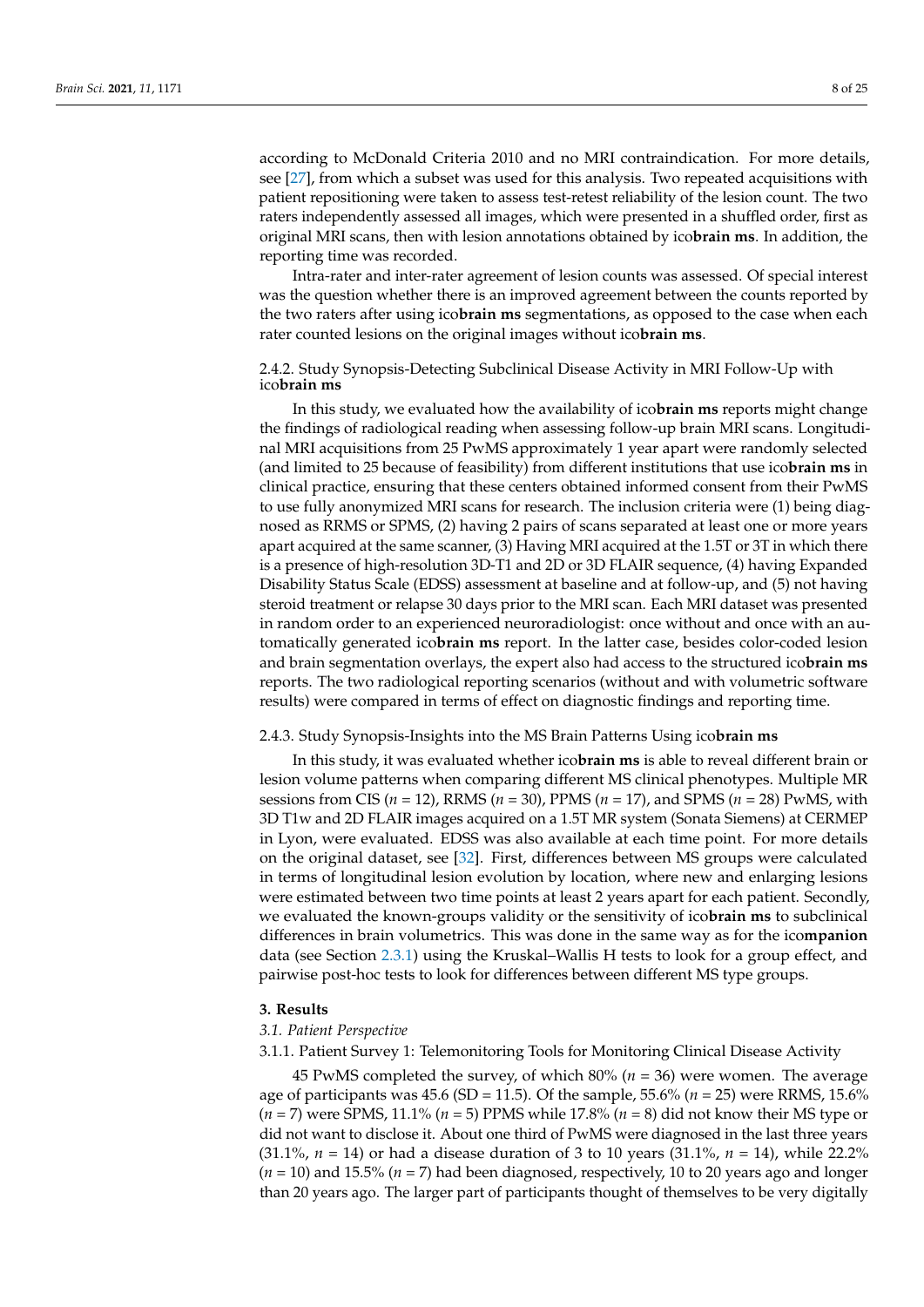literate (33%, *n* = 15) or quite digitally literate (42.2%, *n* = 19) compared to neutral (22.2%,  $n = 10$ ) and not quite digitally literate (2.2%,  $n = 1$ ) while no PwMS indicated to be not very digitally literate.

We asked for PwMS' attitude about the use of an app to monitor the disease course, where only one person (2.2%) answered negatively (see Figure [4a](#page-8-0)). The most important features (see Figure [2](#page-3-0) for an overview of the main functions) for this cohort were Knowledge center (97.8%, *n* = 44), Symptom logging (95.5%, *n* = 43), Treatment overview (88.9%,  $n = 40$ ), and Test/PROs (88.9%,  $n = 40$ ). These were also the features reported to be the most probable to be used by the PwMS. When asking whether PwMS had an intention to use the app, 68.9% (*n* = 31) answered yes, 26.7% (*n* = 12) answered maybe and 4.4% answered no ( $n = 2$ ). When asking how frequently they would like to use the app, 26.7% ( $n = 12$ ) answered daily,  $31.1\%$  ( $n = 14$ ) multiple times per week,  $22.2\%$  once per week ( $n = 10$ ), 2.2% (*n* = 1) once every two weeks and 13.3% (*n* = 6) once every month while 4.4% (*n* = 2) answered Other.

<span id="page-8-0"></span>

Figure 4. Visualization of answers for a selection of survey questions from the two surveys: (a) survey on telemonitoring tools for monitoring clinical disease activity, (b) survey on MR imaging for monitoring subclinical disease activity in laboration with iConquerMS. collaboration with iConquerMS.

### 3.1.2. Patient Survey 2: MR Imaging for Monitoring Subclinical Disease Activity

The survey was answered by 876 PwMS, predominantly located in the U.S. and Canada (91.4%). Of the participants, 80% (*n* = 699) were female. 2.8% of PwMS were aged<br> $\overline{P} = 0.417 \times 10^{10} \times 51^{10} \times 70^{10} \times 70^{10} \times 70^{10} \times 70^{10} \times 70^{10} \times 70^{10} \times 70^{10} \times 70^{10} \times 70^{10} \times 70^{10} \times 70^{10} \$ 75 to 84 years, 19.4% 65 to 74 years, 34.1% 55 to 64 years, 27.2% 45 to 54 years, 11.7% 35 to<br>...  $\frac{1}{\pi}$  years, and  $\frac{1}{\pi}$ ,  $\frac{1}{\theta}$  years of younger. 44 years, and 4.9% 34 years or younger.

The results of the survey showed that only  $0.6\%$  ( $n = 5$ ) of PwMS have never had an MRI performed for the purpose of diagnosing or treating. Only 54.9% (*n* = 474) undergo an<br>MRI performed for the purpose of diagnosing or treating. Only 54.9% (*n* = 474) undergo an MRI scan every year or more frequently (see Figure [4b](#page-8-0)). Almost 27% (26.9%, *n* = 228) of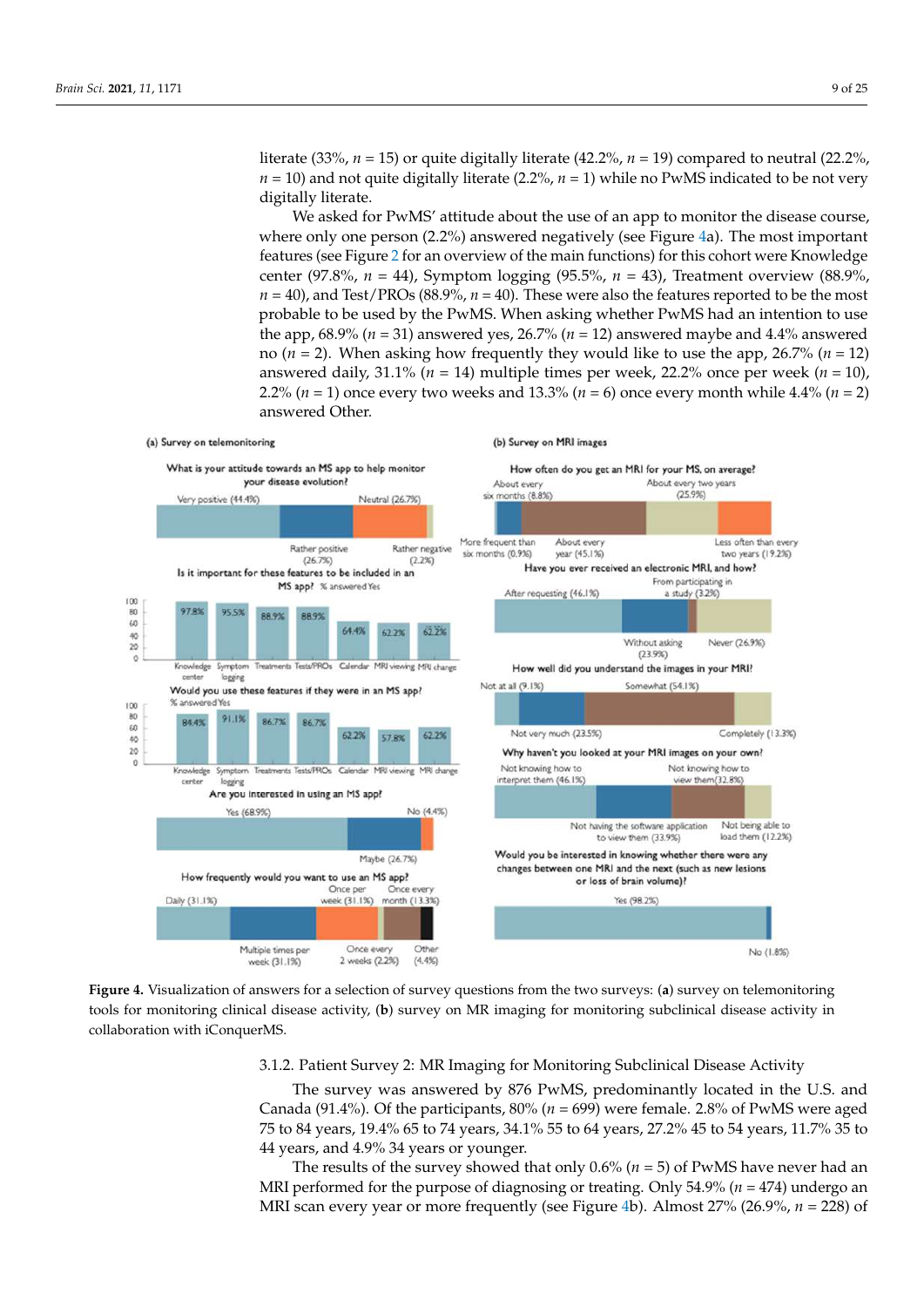PwMS have never received an electronic version of their MRI from their clinic or radiology lab. Of the PwMS that received an electronic version of their MRI, 79.9% (*n* = 560) got it on a CD-ROM, 15.6% (*n* = 109) through their clinic's patient portal, 4.0% (*n* = 28) through a direct download into their computer or other device and 0.6% (*n* = 4) on a USB-drive.

Of PwMS that received an electronic version of their MRI, 70. 5% (*n* = 431) looked at their MR images on their own. Of those people, only 13.3% (*n* = 57) claimed to completely understand their MR images. 70.2% (*n* = 99) of the PwMS that had access to an electronic MRI but have not looked at it on their own, would like to do so. Of the reasons for not viewing the MR images, 46.1% (*n* = 83) of PwMS indicated to not know how to interpret the images, while  $33.9\%$  ( $n = 61$ ) did not have a software application to view them,  $32.8\%$ (*n* = 59) did not know how to view the images, and 12.2% (*n* = 22) failed to load the images onto their computer or software program.

Respectively 98.2% (*n* = 836) and 94.7% (*n* = 767) of PwMS answered to be interested in knowing about changes between their MRIs and whether their MRI scan was performed according to clinical MS guidelines. Finally, 96.6% (*n* = 714) of PwMS indicated that they would be willing to share their MRI scans with researchers.

#### *3.2. icompanion MS Patient App Validation*

#### Sensitivity to Clinical Differences between MS Types

Summary statistics of ico**mpanion** users' characteristics and entered data are presented in Table [1,](#page-9-0) including gender distribution, and average age and disease duration of the current user base. In Figure [5,](#page-10-0) the distribution of entered treatments per MS type is visualized, for PwMS on a DMT. For CIS, 28.6% were on glatiramer acetate, 42.9% on interferons, 14.3% on dimethyl fumarate, and 14.3% on teriflunomide. For people with RRMS, 12.5% indicated that they were on fingolimod, 13.8% on glatiramer acetate, 13.3% on interferons, 4.7% on cladribine, 17.8% on dimethyl fumarate, 9.4% on teriflunomide, 17.5% on ocrelizumab, 1.6% on alemtuzumab, and 9.4% on natalizumab. For people with SPMS, 8.3% indicated that they were on fingolimod, 8.3% on glatiramer acetate, 12.5% on interferons, 16.7% on dimethyl fumarate, 8.3% on teriflunomide, 33.3% on ocrelizumab, 8.3% on alemtuzumab and 4.2% on natalizumab. Finally, 4.4% of people with PPMS were on fingolimod, 4.3% on glatiramer acetate, 8.7% on cladribine, 4% on dimethyl fumarate or teriflunomide, 65.2% on ocrelizumab, and 9% on natalizumab.

<span id="page-9-0"></span>

| <b>Table 1.</b> Descriptive statistics for the complete dataset of app users that indicated to know their MS type (82.8%, $n = 1301$ ). |
|-----------------------------------------------------------------------------------------------------------------------------------------|
| Except for gender, all variables are described as [average (standard deviation, $n$ )]. Group effect column provides the results        |
| of the Kruskal–Wallis analyses to look for an effect of MS type on these variables. <i>p</i> -values have been corrected using          |
| FDR correction.                                                                                                                         |

|                  | <b>CIS</b><br>3.1%<br>$n = 42$ | <b>RRMS</b><br>78.4%<br>$n = 1061$ | <b>SPMS</b><br>10.9%<br>$n = 147$ | <b>PPMS</b><br>$7.6\%$<br>$n = 103$ | Group<br>Effect |
|------------------|--------------------------------|------------------------------------|-----------------------------------|-------------------------------------|-----------------|
| Gender (female)  | 76.2%                          | 75.7%                              | 61.2%                             | 63.1%                               |                 |
| Age              | 33.9<br>(10.2, 41)             | 39.7<br>(10.4, 1058)               | 47.7<br>(12.6, 144)               | 45.8<br>(12.6, 101)                 |                 |
| Disease duration | 5.24<br>(6.87, 42)             | 7.98<br>(6.84, 1061)               | 16.5<br>(9.21, 147)               | 7.38<br>(6.25, 103)                 |                 |
| Mental feeling   | 0.17                           | 0.49                               | 0.37                              | 0.47                                | $H(3) = 5.15$   |
|                  | (1.17, 33)                     | (0.91, 869)                        | (0.89, 114)                       | (0.91, 81)                          | $p = 0.193$     |
| Physical feeling | 0.12                           | 0.25                               | $-0.05$                           | 0.06                                | $H(3) = 10.85$  |
|                  | (0.89, 33)                     | (0.88, 862)                        | (0.81, 113)                       | (0.85, 80)                          | $p = 0.025$     |
| prEDSS           | 2.87                           | 3.35                               | 5.13                              | 5.02                                | $H(3) = 64.47$  |
|                  | (1.77, 16)                     | (1.57, 336)                        | (1.38, 41)                        | (1.62, 31)                          | p < 0.001       |
| Sympto-MScreen   | 10.5                           | 12.8                               | 17.0                              | 17.9                                | $H(3) = 15.40$  |
| composite        | (13.2, 40)                     | (13.5, 1024)                       | (15.5, 140)                       | (15.9, 101)                         | $p = 0.005$     |
| Neuro-QoL        | 54.0                           | 55.1                               | 56.0                              | 55.1                                | $H(3) = 0.31$   |
| Fatigue          | (11.91, 15)                    | (8.75, 319)                        | (7.74, 38)                        | (8.95, 30)                          | $p = 0.312$     |
| Neuro-OoL        | 48.5                           | 43.7                               | 42.0                              | 44.2                                | $H(3) = 5.22$   |
| Cognitive        | (8.95, 15)                     | (8.87, 334)                        | (9.09, 41)                        | (7.97, 30)                          | $p = 0.193$     |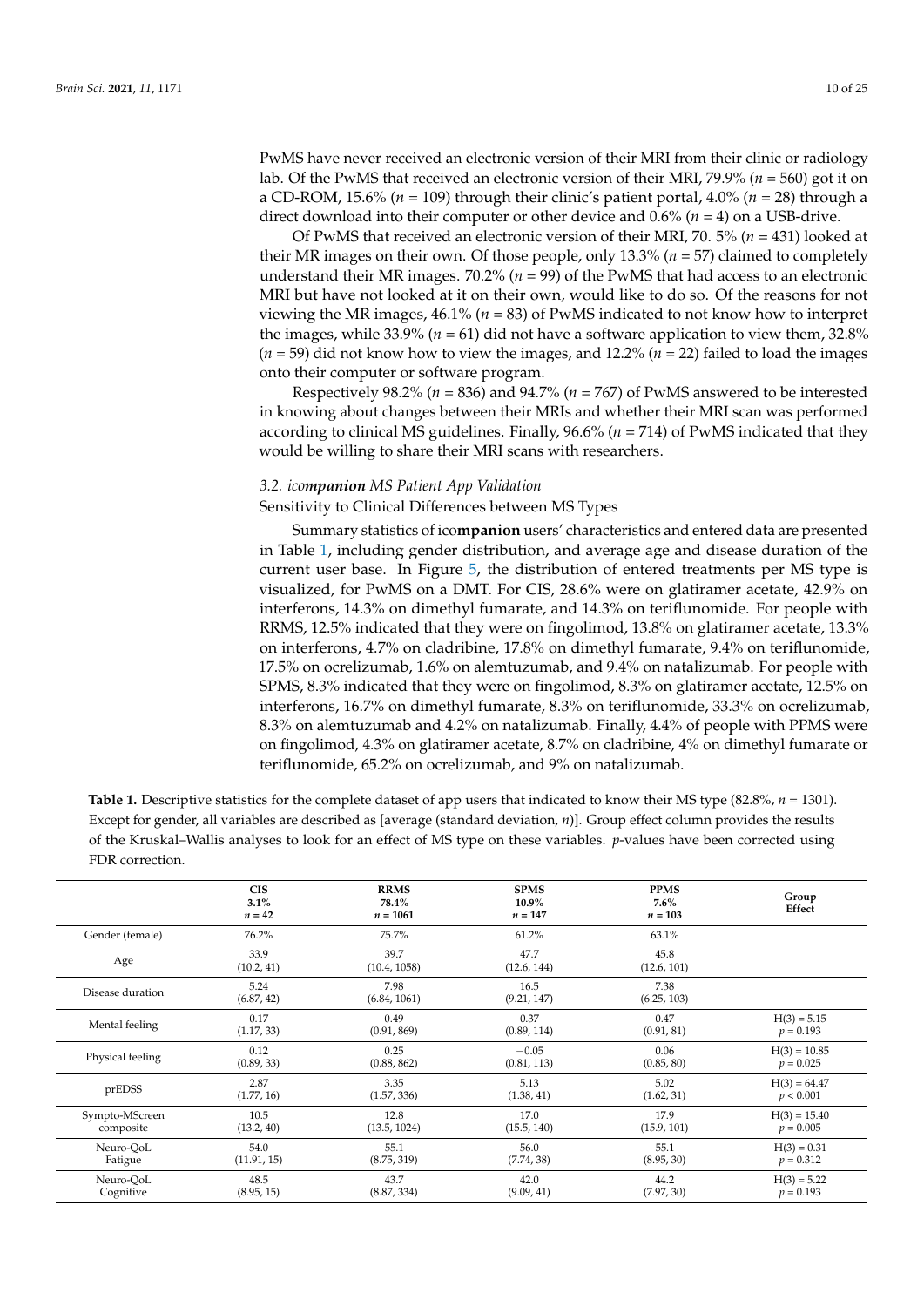<span id="page-10-0"></span>



**Figure 5.** Treatments logged into ico**mpanion** by PwMS per MS type*.*  served a group effect of MS type on physical feeling (*p* = 0.025) (see Table 1 and Figure [6C](#page-11-0)). We also observed a significant group effect of MS type on body function or prEDSS<br>(w. 0.001 Figure (D) and group large taped as formately Concentrate (g, 0.005) where progressive PwMS scored higher than people with CIS and RRMS (Table [1\)](#page-9-0). For mental feeling ( $p = 0.193$ ) and the Neuro-QoL Fatigue ( $p = 0.312$ ), we observed no effect of MS type. For the latter, average scores for all MS types were worse than the average *S* **10.9 10.9 10.9 10.9 10.9 10.9 10.9 10.9 10.9 10.9 10.9 10.9 10.9 10.9 10.9 10.9 10.9 10.9 10.9 <b> 10.9 <b> 10.9 10.9 10.0 10.9 10.0 10.9 10.0 10.0** functioning, and where also no effect of MS type was observed ( $p = 0.193$ ). general US reference sample, but within the range of 1 SD (50  $\pm$  10) [\[23\]](#page-23-4). The same was In context of the validation of ico**mpanion** through known-groups validity, we ob-(*p* < 0.001 Figure [6D](#page-11-0)) and general symptom load or SymptoMScreen composite (*p* = 0.005)

out, performing pairwise comparisons between the different MS types. For physical feeling, we observed a significantly higher or better physical feeling in people with RRMS compared  $\frac{1}{2}$  SymptoMScreen composite, was significantly higher in people with PPMS compared to  $\overline{RRMS}$  (*p* = 0.022).  $\sim$  $\begin{bmatrix} 0 & 1 \\ 1 & 0 \end{bmatrix}$ Post-hoc tests for the variables that showed significant effects of MS type were carried to SPMS (*p* = 0.014). prEDSS scores for both PPMS and SPMS were each significantly higher than both people with RRMS and CIS (all *p* < 0.001). Average symptom load, or

indicated a statistically meaningful change (based on conditional minimal detectable change, described in Section [2.3.1](#page-6-1) and [\[31\]](#page-23-10)). We observed such statistically meaningful  $(n-110)$ <br>  $(n = 121)$ . (*n* = 118) and 12.3% (*n* = 18) of PwMS with more than 1 logged Neuro-QoL Cognitive score<br>(*n* = 121) For the Neuro-QoL PROs, we were able to calculate whether two consecutive scores change in 25.0% (*n* = 36) of PwMS with more than 1 logged Neuro-QoL Fatigue result score

The scores for the separate 12 symptoms included in the SymptoMScreen are shown progressive MS types (SPMS, PPMS). Especially concerning Walking problems, SPMS (2.32) and PPMS (2.18) seem to score higher than CIS (0.86) and RRMS (1.13) on average, but also and dexiemly (CB. 0.99),<br>0.67; RRMS: 0.91; SPMS: ں , ں *..*<br>70. 1 (1.57, 336) 0.67; RRMS: 0.91; SPMS: 1.58; PPMS: 1.38).and dexterity (CIS: 0.95; RRMS: 0.90; SPMS: 1.31; PPMS: 1.39) and Bladder control (CIS:<br>0.47: RRMS: 0.01; SPMS: 1.59; PPMS: 1.29) in Figure [7.](#page-11-1) Visually, a clear distinction could be made between CIS and RRMS, and on Spasticity and stiffness (CIS: 0.89; RRMS: 1.20; SPMS: 1.96; PPMS: 1.84), Hand function

*Brain Sci.* **2021**, *11*, x FOR PEER REVIEW 12 of 27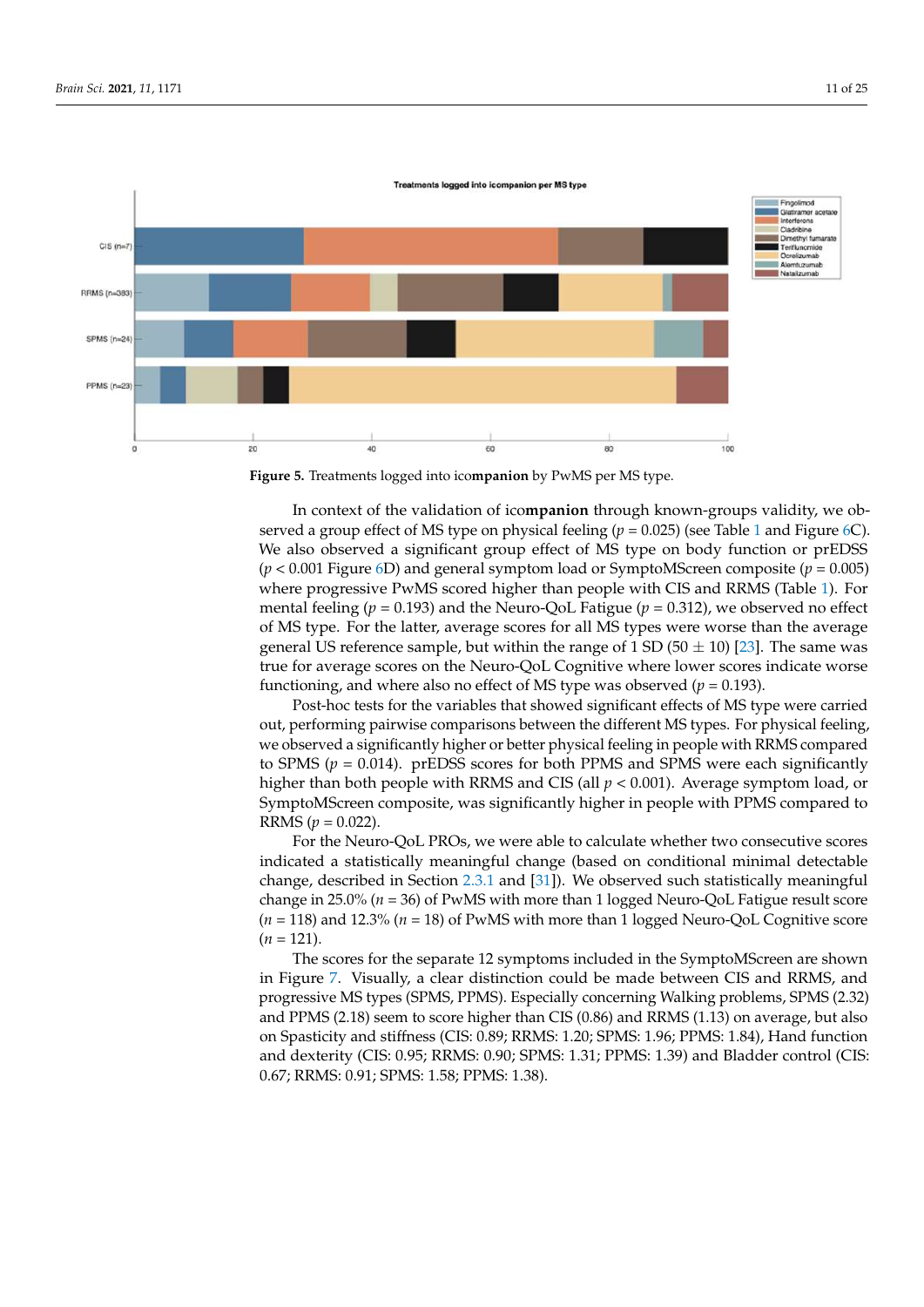$-2.5$  $-2$  $-1.5$ 

<span id="page-11-0"></span>

Figure 6. Summary statistics of icompanion users: (A) distribution of age based on sex, (B) distribution of age based on MS type, (C) distribution of average mental and physical feeling based on MS type, (D) distribution of average Neuro-QoL Cognitive and Fatigue score based on MS type.

 $\frac{0.5}{0.5}$  0 0.5 1 1.5 2 2.5 20 30 40 50 60 70 80

and Philosophia (2.18) seem to score higher than CIS (2.86) and RRMS (1.13) on average, but we are average, but we are average, but we are average, but we are average, but we are average, but we are average, but we are ave

<span id="page-11-1"></span>

**Figure 7.** Average severity scored by ico**mpanion** users for all SymptoMScreen symptoms based on **Figure 7.** Average severity scored by ico**mpanion** users for all SymptoMScreen symptoms based on MS type. Severity is scored on a scale of 0–6. MS type. Severity is scored on a scale of 0–6.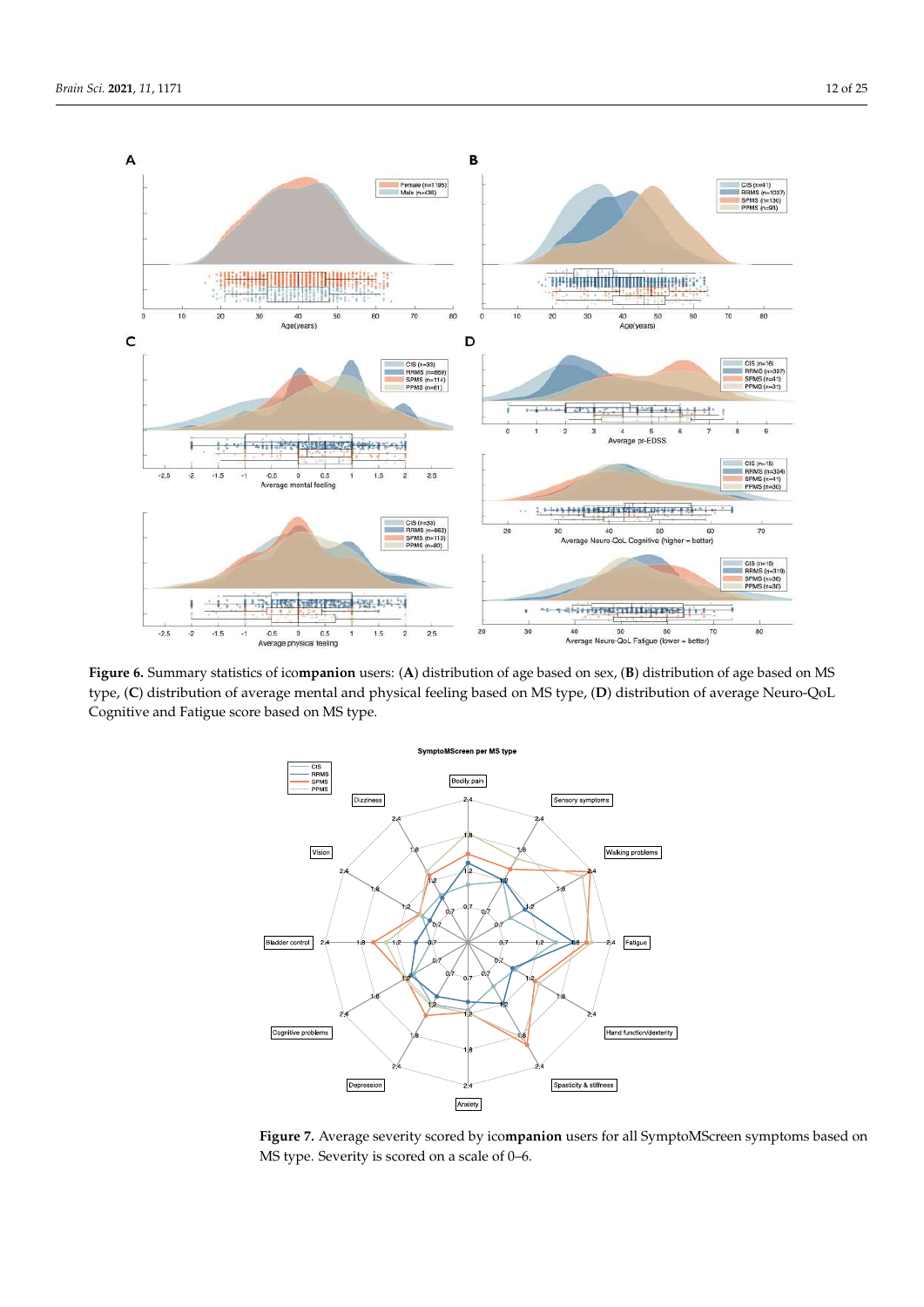### *3.3. icobrain ms Brain MRI Analysis Validation*

#### 3.3.1. Reliability of Lesion Count with ico**brain ms**

Intra-rater test-retest lesion count agreement on scan and rescan images was significantly improved for the assistant neurologist, from a standard deviation (SD) of the differences between test and retest lesion counts of 28.1 without ico**brain ms** to 22.0 with ico**brain ms** (improvement of 21.7%) but was constant for the experienced radiologist (SD = 7.3 in both scenarios). Larger changes were observed in the case of inter-rater agreement: without ico**brain ms** annotations, inter-rater lesion count agreement between experienced radiologist and assistant neurologist was significantly worse (SD = 20.8) than with ico**brain ms** (SD = 15.7), indicating an improvement of 32.5% by using ico**brain ms**. Figure [8](#page-12-0) presents all intra- and inter-rater comparisons as Bland–Altman plots, annotated with bias and standard deviation of the lesion count differences, including the raters' comparisons with the automated lesion count obtained from the ico**brain ms** lesion annotations. It can be observed that the assistant neurologist consistently overestimated the counts of icobrain **ms** and of the experienced radiologist. Similar trends were observed when repeating the analysis for T1 hypointensities (blackholes) and lesions per location, see [\[33\]](#page-23-13).

<span id="page-12-0"></span>

Figure 8. Bland–Altman plots of total FLAIR lesion counts on scan-rescan MRI data from 10 PwMS for 2 different raters (expert radiologist and assistant neurologist) and different scenarios per rater (without and with ico**brain ms**). The main diagonal depicts the intra-rater test-retest agreement over the 10 repeated MRI scans. Non-diagonal plots represent inter-rater or inter-scenario comparisons using the complete dataset of 20 MRI scans.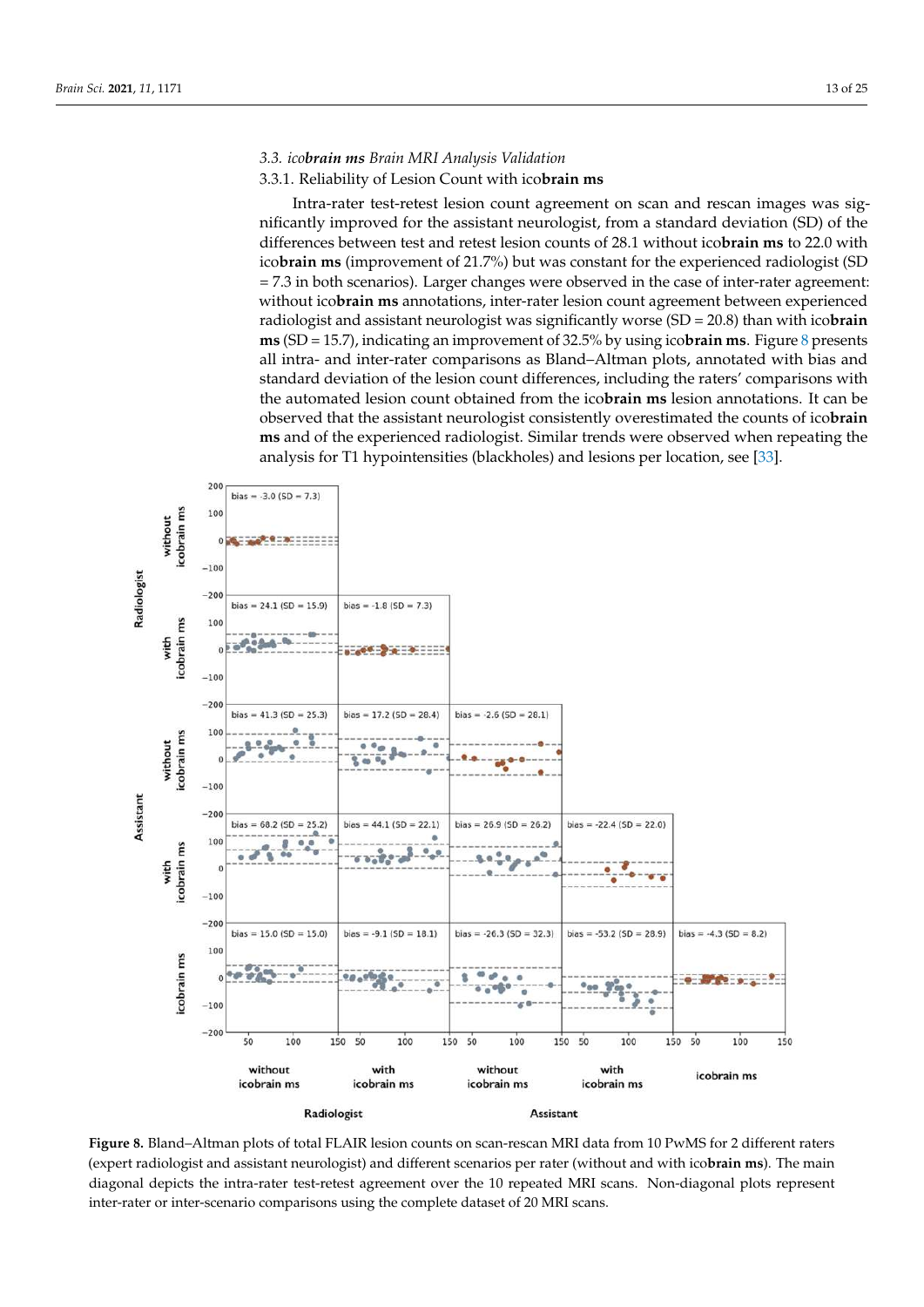The timing also differed significantly between the task of performing lesion count without (mean  $\pm$  SD: 54.3  $\pm$  11.8 min), or with ico**brain ms** (mean  $\pm$  SD: 26.7  $\pm$  19.8 min).

3.3.2. Detecting Subclinical Disease Activity in MRI Follow-Up with ico**brain ms**

Radiological findings were compared between the scenario when the radiologist examined the raw MRI follow-up scans and the scenario when ico**brain ms** annotations and reports were also available. The PwMS were considered stable, slightly active, and active, as follows [\[34\]](#page-23-14):

- stable: if they had no new or enlarging lesions and had normal rate of brain atrophy compared to controls (within 0.2% from normal atrophy rate of sex- and age-matched healthy controls in the case of ico**brain ms** measurements);
- slightly active: if they had enlarging lesions or slightly abnormal atrophy rate compared to controls (further than 0.2% but within 0.4% from normal atrophy rate of sexand age-matched healthy controls in the case of ico**brain ms** measurements);
- active: if they had new lesions or severe progression of brain atrophy (further than 0.4% from the normal atrophy rate of sex- and age-matched healthy controls in the case of ico**brain ms** measurements).

Conventional radiological reporting indicated 19 out of 25 stable PwMS (no lesion activity, no apparent atrophy) and 6 active PwMS (new lesion formation or lesion enlargement). The radiological findings with access to ico**brain ms** indicated 7 out of 25 PwMS as stable (normal atrophy, no lesion activity), 7 PwMS with slight disease activity (slightly abnormal atrophy rate and/or enlarging lesions), and 11 active PwMS (5 with new lesions, 10 with abnormal atrophy rate for their age). All stable PwMS identified by ico**brain ms** were also deemed stable by conventional radiological reading. All active PwMS identified by conventional reading were also identified as active or slightly active when using ico**brain ms**. However, the automatic brain MRI measurements indicated several other PwMS as (slightly) active, even if these were part of the stable group according to conventional radiological reading. As such, the percentage of PwMS deemed as having (slight) disease activity or progression grew from 24% in conventional reading to 76% (44% active, 32% slightly active, according to the definitions above) with the ico**brain ms** assisted reading.

With respect to timing, radiological reporting took on average 7 min 28 s (SD: 3 min 6 s) without ico**brain ms** and 5 min 49 s (SD: 2 min 15 s) with ico**brain ms**. In other words, computer-aided radiological reporting with ico**brain ms** was faster than conventional reporting, with approximately 8 conventional reports per hour versus 13 computer-aided reports per hour, which is an improvement by about 40%.

3.3.3. Insights into the MS Brain Patterns: Sensitivity to Subclinical Differences between MS Types

In a two-year MRI follow-up study, new and enlarging lesions assessed with ico**brain ms** were evaluated in different MS subtypes of CIS (*n* = 12), RRMS (*n* = 30), PPMS (*n* = 17), and SPMS (*n* = 28) PwMS, with average age at baseline 31.8, 33.2, 39.5, and 41.1 years and average disease duration 2.9, 8.3, 7.5, and 14.9, respectively [\[35\]](#page-23-15). The largest volume of new lesion formation (i.e., lesions not touching any older lesion) was observed in CIS, with approximately 0.1ml new lesion volume over 2-year follow-up, without a preferred location (juxtacortical, periventricular, deep white matter). Further, it was also observed that people with RRMS exhibited more deep white matter (WM) lesions (either new or pre-existing) in comparison to other MS types. PPMS and SPMS had virtually no new periventricular lesions, but a significant amount of enlargement in that region, consistent with a longer disease duration. Figure [9](#page-14-0) illustrates the location-dependent evolution patterns for new and enlarging lesions obtained with ico**brain ms** in the 4 MS clinical phenotypes.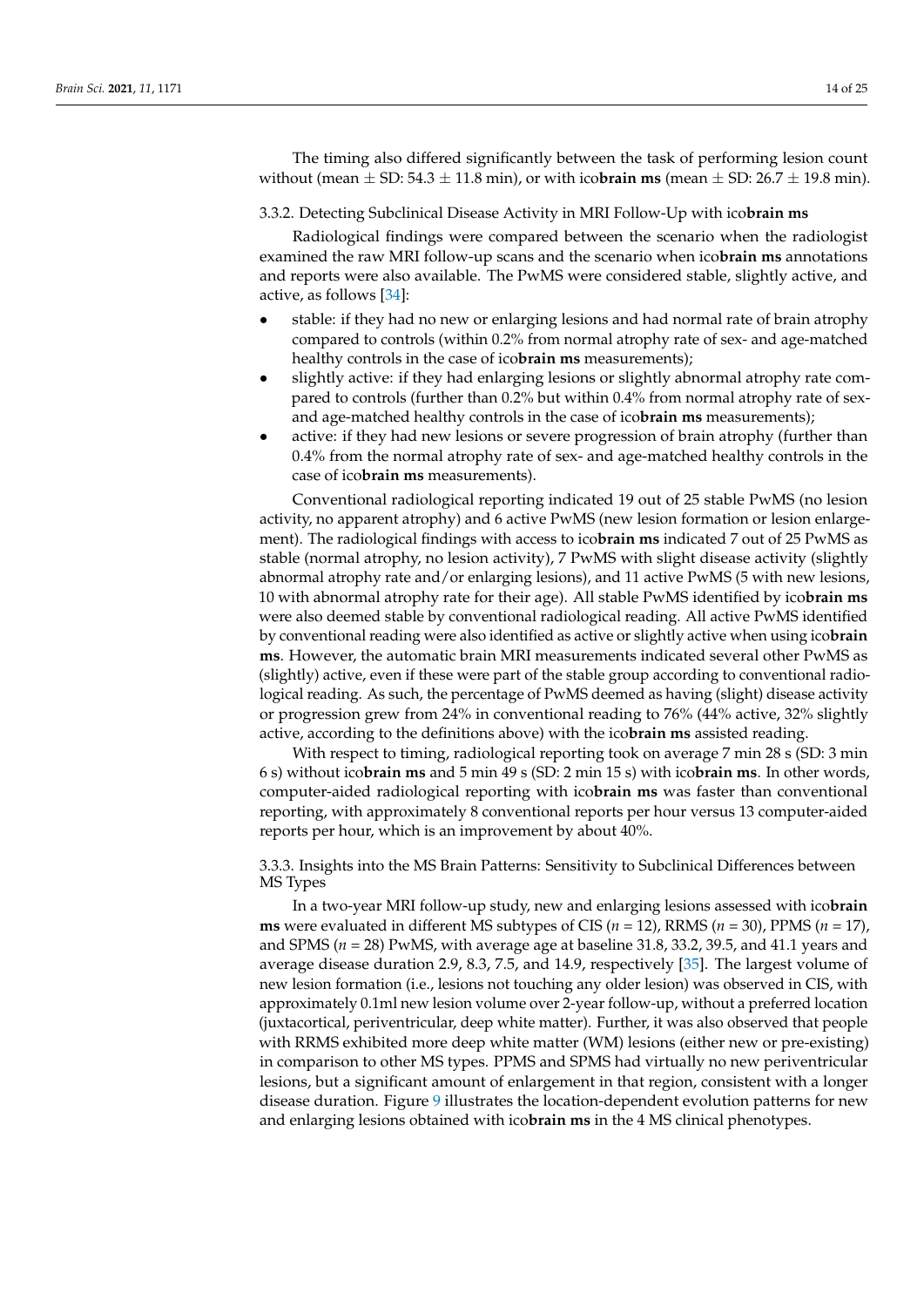<span id="page-14-0"></span>

Figure 9. Location prevalence and average volumes for new and enlarging lesions in subjects with CIS, RRMS, PPMS, and<br>2014 12: The Case of the Universe of the Universe of the Universe of the Universe of the Universe of the EX WE. The schematic representation shows three colored layers, where colors represent new or entarging resion volumes in the given scales (mL). For each brain slice, the innermost contour represents periventricular lesion represents juxtacortical lesions; and middle region represents deep white matter lesions. SPMS. The schematic representation shows three colored layers, where colors represent new or enlarging lesion volumes in

When examining brain and lesion volumes simultaneously (whole brain volume, gray matter volume, lateral ventricles volume, total FLAIR lesion volume, and T1 blackholes time points for which EDSS was lower than or equal to 4 (Figure [10a](#page-15-0)), with all volumes<br>time points for which EDSS was lower than or equal to 4 (Figure 10a), with all volumes test with MS type as independent variable  $(p < 0.001)$  (Table 2). The CIS and RRMS groups showed significantly higher whole brain and gray matter volumes and lower ventricular<br> $\frac{1}{2}$ by built be pointed to the 11 MS and SI MS groups (Table 2). Thence volumes of 1 EARS hyperintensities and T1 blackholes were evident in SPMS. At higher EDSS (greater than 4), the patterns corresponding to PPMS and SPMS groups were almost indistinguishable, with no significant volume differences observed for whole brain, gray matter, lateral ventricles<br>and T1 blackholes (Table 2). In contrast, the RRMS group with EDSS  $\searrow$  4 showed bigher whole brain volume and lower ventricles volume compared to the progressive groups. volume), very distinct group patterns were observed for the MRIs corresponding to all significantly different between groups according to a non-parametric Kruskal–Wallis H volumes compared to the PPMS and SPMS groups (Table [2\)](#page-15-1). Highest volumes of FLAIR and T1 blackholes (Table [2\)](#page-15-1). In contrast, the RRMS group with EDSS > 4 showed higher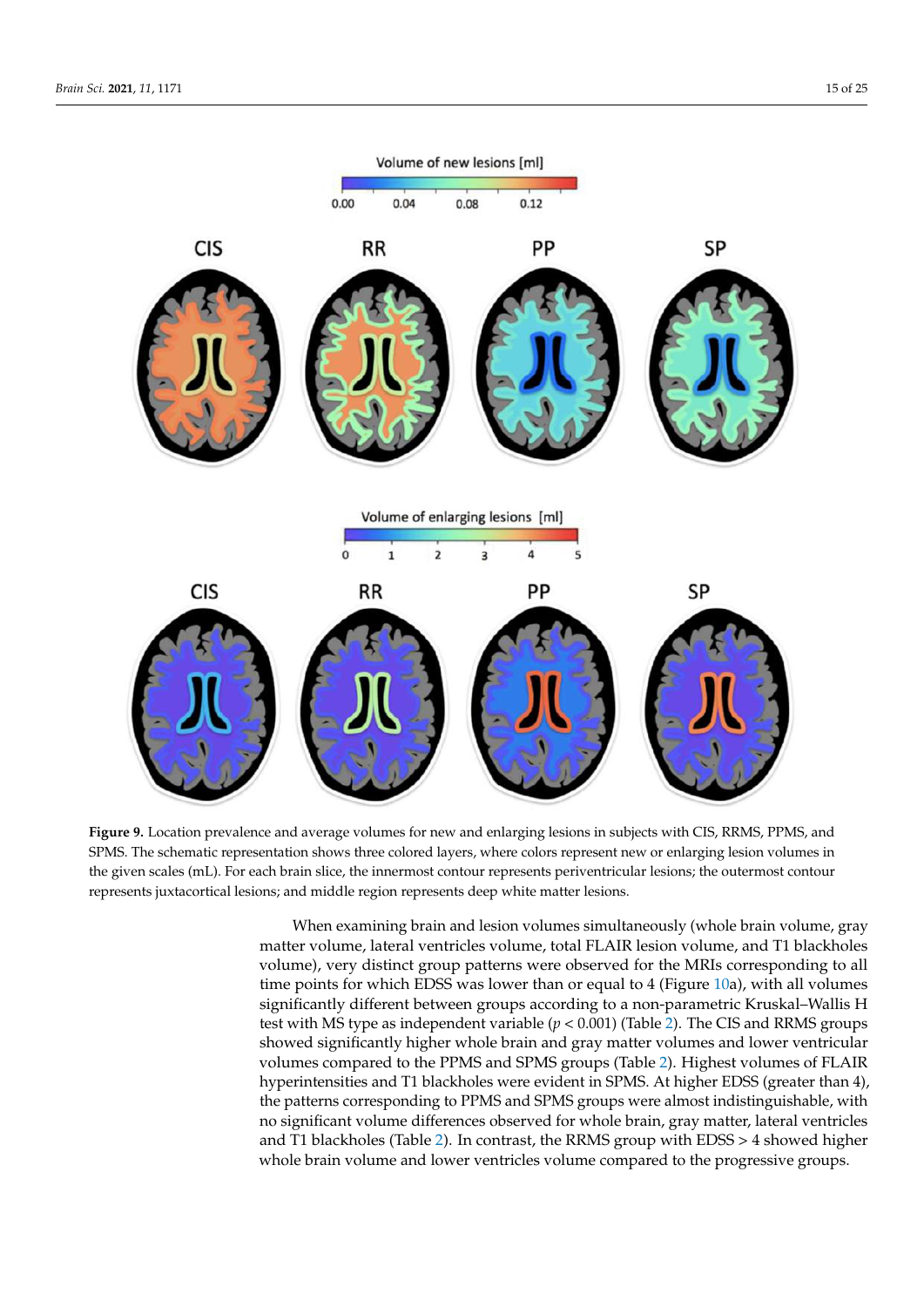<span id="page-15-0"></span>

**Figure 10.** Volumetric patterns observed with ico**brain ms** are illustrated for (**a**) EDSS lower than or equal to 4 and (**b**) **Figure 10.** Volumetric patterns observed with ico**brain ms** are illustrated for (**a**) EDSS lower than or equal to 4 and (**b**) greater<br>than 4 (right). For each considered volume (whole brain, gray matter, lateral ventricle represented radius goes from low volume in the center to high volume on the exterior (each volume being re-scaled based on 1st and 3rd quartiles in the four groups combined). Solid lines link the median volumes per group.

|                      | <b>Whole Brain</b> | <b>Gray Matter</b> | <b>Lateral Ventricles</b> | <b>FLAIR Lesions</b> | <b>T1 Blackholes</b> |  |  |  |
|----------------------|--------------------|--------------------|---------------------------|----------------------|----------------------|--|--|--|
| EDSS < 4             |                    |                    |                           |                      |                      |  |  |  |
| Group effect         | p < 0.001          | p < 0.001          | p < 0.001                 | p < 0.001            | p < 0.001            |  |  |  |
| CIS vs. RRMS         | $p = 0.008$        | $p = 0.258$        | $p = 0.029$               | p < 0.001            | p < 0.001            |  |  |  |
| CIS vs. SPMS         | p < 0.001          | p < 0.001          | p < 0.001                 | p < 0.001            | p < 0.001            |  |  |  |
| CIS vs. PPMS         | p < 0.001          | p < 0.001          | p < 0.001                 | p < 0.001            | p < 0.001            |  |  |  |
| RRMS vs. SPMS        | p < 0.001          | p < 0.001          | p < 0.001                 | p < 0.001            | p < 0.001            |  |  |  |
| <b>RRMS</b> vs. PPMS | p < 0.001          | p < 0.001          | p < 0.001                 | p < 0.001            | $p = 0.173$          |  |  |  |
| <b>SPMS vs. PPMS</b> | $p = 0.935$        | $p = 1.000$        | $p = 1.000$               | $p = 0.902$          | p < 0.001            |  |  |  |
| EDSS > 4             |                    |                    |                           |                      |                      |  |  |  |
| Group effect         | $p = 0.013$        | $p = 0.072$        | $p = 0.014$               | $p = 0.013$          | $p = 0.054$          |  |  |  |
| RRMS vs. SPMS        | $p = 0.005$        | $p = 0.073$        | $p = 0.006$               | $p = 0.034$          | $p = 0.101$          |  |  |  |
| <b>RRMS</b> vs. PPMS | $p = 0.007$        | $p = 0.094$        | $p = 0.027$               | $p = 0.716$          | $p = 0.662$          |  |  |  |
| <b>SPMS vs. PPMS</b> | $p = 0.992$        | $p = 1.000$        | $p = 0.955$               | $p = 0.033$          | $p = 0.251$          |  |  |  |

<span id="page-15-1"></span>Table 2. Results from statistical analysis of differences in icobrain ms volumetrics between MS types. The group effect rows provide the results of the Kruskal–Wallis analyses looking for an effect of MS type on these variables. Other rows indicate  $\epsilon$  or  $\alpha$  type on the group of  $\epsilon$  and  $\epsilon$  is  $\alpha$  the group difference  $\epsilon$  as  $\alpha$  of  $\epsilon$  as  $\alpha$  of  $\epsilon$  as  $\alpha$  of  $\alpha$  and  $\alpha$  or  $\alpha$  or  $\alpha$  or  $\alpha$  or  $\alpha$  or  $\alpha$  or  $\alpha$  or  $\alpha$  or  $\alpha$  or  $\alpha$  or  $\alpha$  or the group differences as observed via post-hoc pairwise tests. *p*-values have been corrected for multiple comparisons.<br>.

# **4. Discussion 4. Discussion**

Digital solutions have the potential to assist clinicians to further standardize MS clinical decision making, to allow for an early detection of disease activity and inform therapeutic decisions. As these solutions are now available with the necessary regulatory ances and hospital integrations, they can be used in a routine clinical setting. clearances and hospital integrations, they can be used in a routine clinical setting.

In this paper, we present the initial real-world evidence results of such a novel regulatory cleared and workflow-integrated MS care path solution. It was demonstrated that the icompanion mHealth application is a response to clear patient needs and that it is a sensitive tool to capture clinically relevant information about MS symptoms and patient wellbeing, as well as significant longitudinal changes in cognition and fatigue over time. In addition, it was shown that icobrain ms' MRI volumetric brain reports save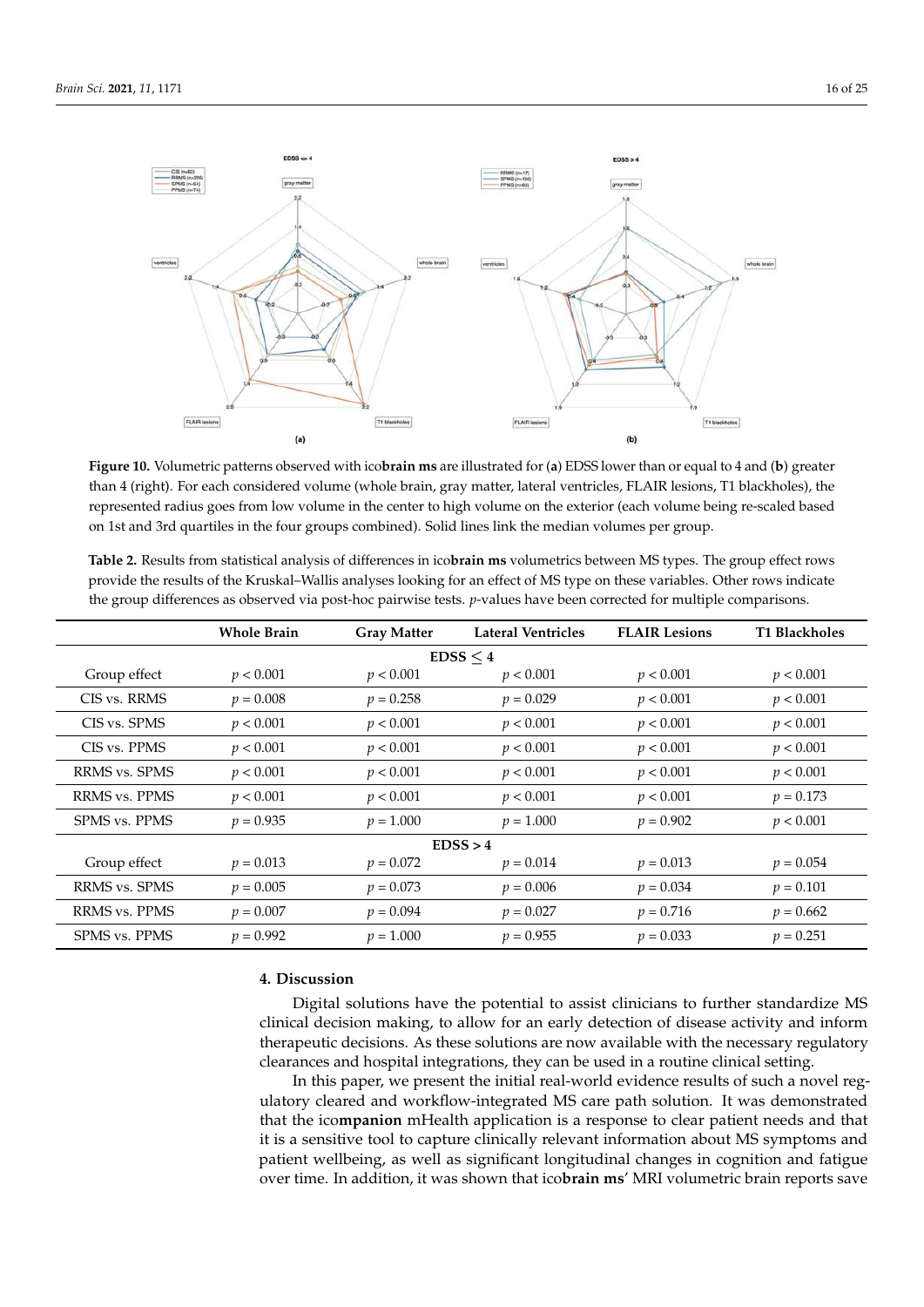radiologists 40% time while also detecting subclinical MRI activity with a significantly higher sensitivity.

#### *4.1. Patient Perspective*

In order to gain insight into the PwMS' perspective on digital telemonitoring solutions, we carried out a survey which was answered by 45 PwMS of which the larger part (75.2%) indicated to see themselves as digitally literate. Only one patient (2.2%) indicated to have a negative attitude towards using an app to monitor their disease course, which is in line with previous reports about positive attitudes of PwMS [\[13\]](#page-22-12).

Patients reported the most important features to be a knowledge center, symptom logging, tests/PROs and treatment overviews (88–98%), but more than 60% also found having an appointment calendar, viewing their own MRI scans, and viewing the evolution of their MRI scan important. The features that PwMS thought they would actually use were symptom logging, performing tests/PROs, treatment overviews and a knowledge center were found to be most popular (84–91%). This is in line with recent research indicating a patient demand for medication schedules and reminders [\[13\]](#page-22-12). This study also indicated a strong interest for visit overviews, which has been implemented into ico**mpanion**'s calendar and visit preparation feature recently. What differentiates ico**mpanion** from other MS apps available is that ico**mpanion** integrates all the features mentioned above and, at the same time, is a CE-marked and FDA-cleared medical device.

From PwMS in our cohort, 68.9% indicated to intend to start using an MS app like ico**mpanion**, and 80.1% intended to start using it daily or weekly which is in line with a previous study [\[36\]](#page-23-16). While our survey suggests that PwMS are interested in telemonitoring apps and their features, and actually using them, it must be noted that the sample size of this survey was relatively small and potentially biased due to the relatively small number of non-digitally literate PwMS.

A second survey was carried out to gain insight into PwMS' perspective on MRI scans in collaboration with iConquerMS. The survey investigated PwMS' experiences with MRI scans as well as their knowledge and viewing behavior and was answered by a total of 876 PwMS. Responses indicated that about 45% of PwMS did not have a yearly brain MRI scan, as advised by the MAGNIMS-CMSC-NAIMS recommendations [\[11\]](#page-22-10). Of the PwMS who received an electronic version of their MRI, 70.5% looked at their images on their own, but only 13.3% of PwMS reported to completely understand these MR images, in line with previous studies [\[37\]](#page-23-17). Considering the key role that MRI plays in clinical decisions in MS care, and the positive outcomes related to an increased patient involvement in clinical decisions [\[38,](#page-23-18)[39\]](#page-23-19), it is important to include an MRI-focused knowledge center and MRI viewer in medical apps for MS.

Relevant to the latter, our survey showed that many technological limitations prevented PwMS from looking at their MRI scans on their own. 33.9% of PwMS reported not having a software application to view the images, 32.8% not knowing how to view the images, and 12.2% failing to load the images onto their computer or software program. 94.7% of PwMS indicated to be interested in knowing about whether their MRI scan was performed according to clinical guidelines. This is relevant to PwMS, providers and payers, as it has been demonstrated that less than 10% of the MRI scans for PwMS were acquired according to the local guidelines [\[40\]](#page-24-0). Finally, almost all PwMS (98.2%) indicated their interest in knowing about changes between their MRIs. This information is provided to PwMS' care teams via ico**brain ms** in the MS care platform.

#### *4.2. icompanion MS Patient App Validation*

In a first exploratory analysis aimed at investigating the validity and clinical relevance of the real-world collected ico**mpanion** data, we assessed the sensitivity of ico**mpanion** PROs (mental and physical feeling, prEDSS, SymptoMScreen composite, Neuro-QoL Fatigue and Neuro-QoL Cognition) to clinical differences between MS types, so-called knowngroups validity. A significant effect of MS type on physical feeling, prEDSS and Symp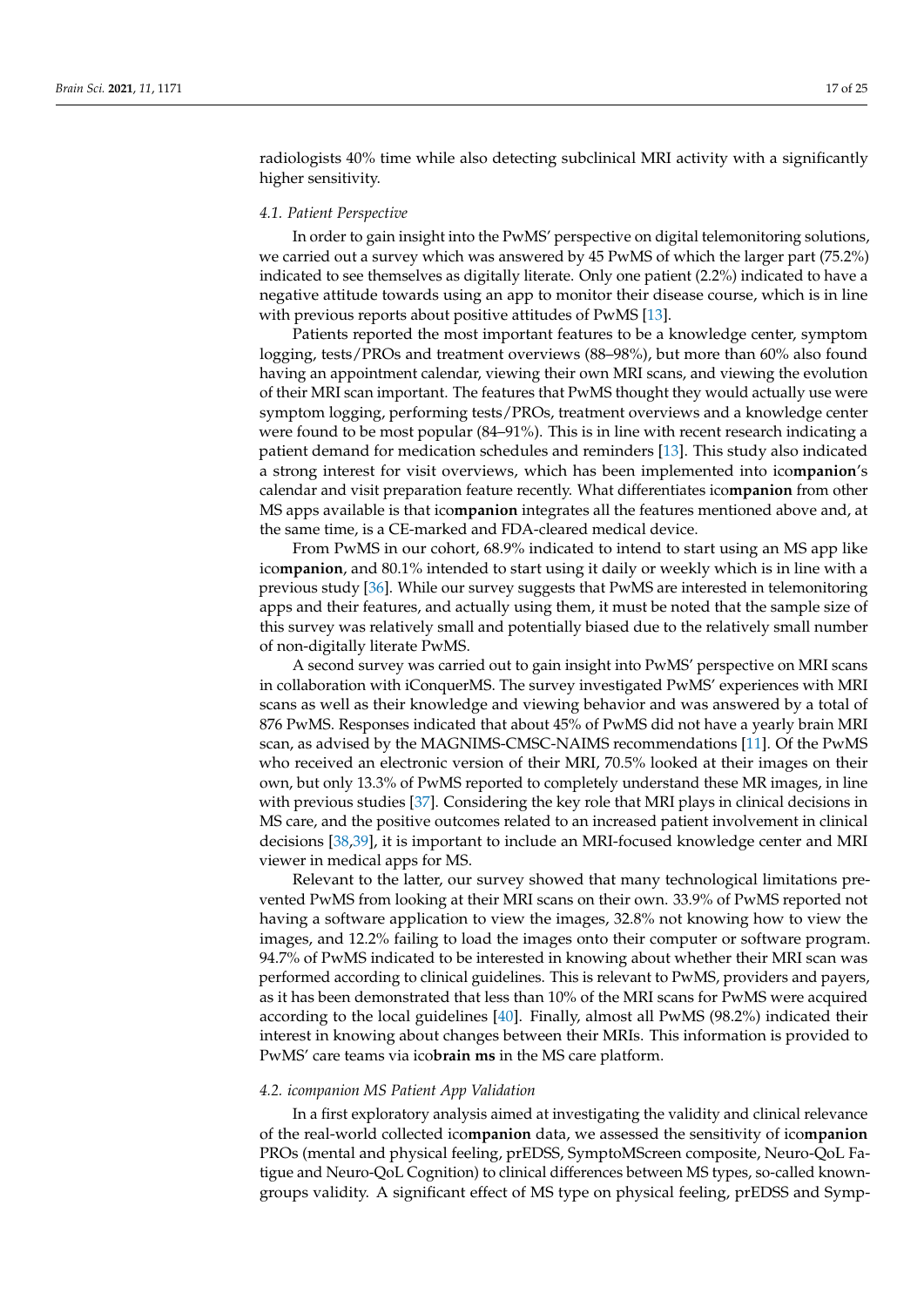toMScreen composite was observed. We found physical feeling to be significantly worse in people with SPMS compared to RRMS, while prEDSS scores for both RRMS and CIS showed to be significantly lower than both PPMS and SPMS. These results are in line with previous studies that described a significant effect of MS type on EDSS [\[38,](#page-23-18)[39,](#page-23-19)[41\]](#page-24-1). Average symptom load or SymptoMScreen composite was found to be significantly higher in people with PPMS compared to RRMS, which is in line with a previous study [\[39\]](#page-23-19) that found that scores for symptoms associated with spinal cord abnormalities were significantly higher for SPMS and PPMS than for RRMS. These symptoms were included in the SymptoMScreen as Spasticity and stiffness, Sensory symptoms, and Bladder control, and consequently also in the SymptoMScreen composite [\[21\]](#page-23-3). While these findings are expected, and in line with the literature described above, they indicate that the prEDSS [\[22\]](#page-23-2) and SymptoMScreen [\[21\]](#page-23-3) PROs included in the ico**mpanion** mobile app are able to pick up important clinical differences between MS types.

In addition, we observed statistically meaningful changes, based on conditional minimal detectable change [\[31\]](#page-23-10), for the Neuro-QoL (V1.0) Fatigue in 25.0% of PwMS with more than one datapoint, and in 12.3% of PwMS with more than one datapoint for the Neuro-QoL (V2.0) Cognitive. This is the first time that this measure, aimed at providing a clinically useful way of interpreting individual change in the Neuro-QoL short-forms, is employed in MS, and this suggests that ico**mpanion** is able to pick up statistically meaningful and consequently clinically relevant changes in cognition and fatigue in PwMS. In the HCP portal, HCPs can easily evaluate whether changes in the data entered by linked PwMS for these PROs are statistically meaningful based on this measure. This provides them with an indication of changes in clinical symptoms that are large enough to help motivate treatment changes [\[31\]](#page-23-10).

In summary, we provide real-world data obtained by a medical device app which are in line with other published studies and provide initial evidence that it is feasible to obtain reliable real-world data which can potentially be used for clinical decision making. Further in-depth analyses will be needed on how mHealth app telemonitoring data can help PwMS, inform clinicians, and impact clinical decision making and outcomes.

#### *4.3. icobrain ms Brain MRI Analysis Validation*

The use of follow-up brain MRI scans to detect disease activity in PwMS is recommended by all international guidelines. Typically, changes in terms of new and enlarging lesions and brain volume compared to the previous brain scan are evaluated visually. However, especially because many lesions can be present in an MS patient's brain and subtle but significant brain atrophy is almost impossible to visually assess, it is known that visual MRI reading is prone to inter-rater variability and potential discrepancies [\[12\]](#page-22-11). This was confirmed by the results reported in this paper, which demonstrate a significant inter-rater lesion count difference, which can in part be explained by a subjective rater's preference for merging certain nearby lesions into one connected lesion, or for indicating separate nearby lesion foci as distinct lesions. It should be mentioned here that in the presented experiment the raters were asked to provide the best possible lesion count as possible, not to perform a brain MRI reading they would do in a clinical setting. Given the time pressure and distractions in a clinical context, it can be expected that the variability in detecting (new) lesions can be even higher. In this study, it was demonstrated that ico**brain ms** has an excellent test-retest lesion count agreement, and that the expert raters improved their test-retest lesion count agreement when the software annotations were made available. Such results are in line with previous studies that used various other assistive research software approaches [\[42](#page-24-2)[–45\]](#page-24-3) although we must note that one limitation of this analysis was the small number of raters.

As detecting brain MRI based disease activity is an essential part of the current MS treatment guidelines, it is important to assess to what extent AI augmented radiological reading can impact clinical decision making. In this context, it was demonstrated that the use of ico**brain ms** together with the radiological reading detected a significantly higher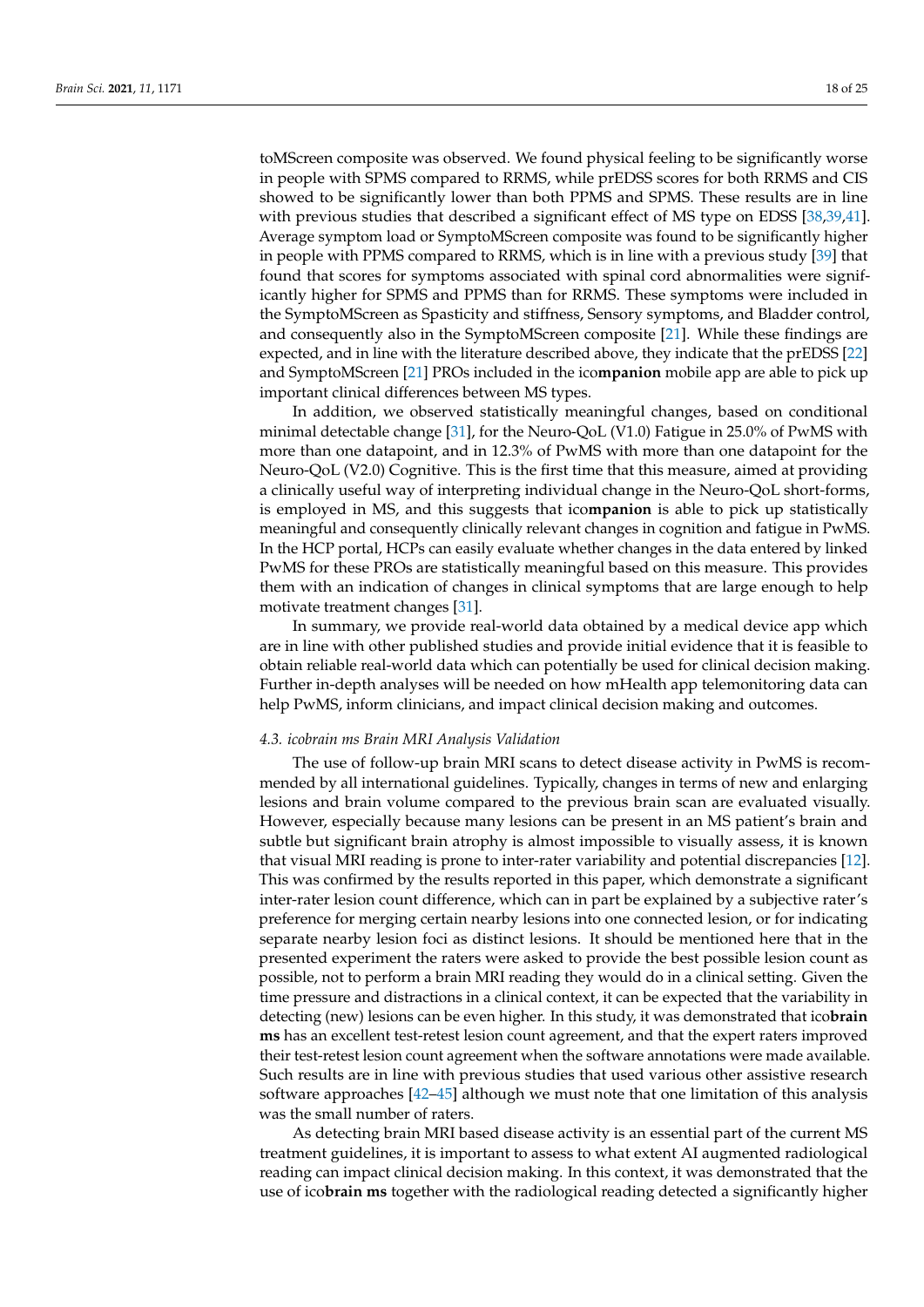number of PwMS with disease activity when compared to the visual radiological assessment alone. This is in line with the results reported by [\[46\]](#page-24-4), where the proportion of PwMS who were found as having evidence of disease activity/progression grew from around 35% based on clinical criteria alone to around 54% based on conventional radiological reading (with lesion activity and/or visually estimated brain atrophy), to 61% and 80% when employing radiological reading assisted by ico**brain ms** (only lesion activity, and lesion activity and estimated annual atrophy thresholded at 0.4%, respectively). In addition, and as crucial to implement new technologies in the clinical setting, it was observed that the radiological reading workflow was improved by 40%, which is significant given the increasing time pressure on radiologists [\[47\]](#page-24-5).

Finally, known-groups validity was also demonstrated for ico**brain ms** (Table [2\)](#page-15-1) as significant group differences were observed between MS phenotypes for the different ico**brain ms** volumetric measures (Figure [10\)](#page-15-0). These findings, albeit based on limited sample sizes, indicated that lesion evolution and brain volumetry, as well as cognitive performance and symptoms, have distinct patterns in the relapsing and progressive types/phases of MS, but that the patterns seem to become more indistinguishable once the disease is more advanced. Indeed, there is more heterogeneity in brain atrophy and lesion burden patterns among different MS groups (relapsing-remitting, primary progressive, secondary progressive) at low EDSS, and, conversely, brain atrophy and lesion burden patterns converge to a common pattern when EDSS gets higher (Figure [10\)](#page-15-0). The RRMS group is clearly distinct from the progressive forms of MS. This divergence, followed by unification of clinical and subclinical findings, is in line with the unifying concept of MS [\[48\]](#page-24-6). This highlights the importance of not allowing the disease to progress beyond a certain stage, by addressing the earliest signs of disease activity before irreversible damage sets in.

The results from these analyses demonstrate that it is feasible to implement brain MRI AI solutions in a clinical routine setting and that they can improve the radiological workflow. In addition, it is shown that the ico**brain ms** software, as an assistive tool for radiological reading, decreases the intra- and inter-rater radiological reading variability. Finally, it was demonstrated that ico**brain ms** results can help differentiate between MS subtypes, in line with the literature, and that they allow for a significantly higher detection rate of MS disease activity.

In further research, we aim to provide the combined ico**mpanion** and ico**brain ms** results to clinicians to evaluate the potential impact of these technologies on clinical decision making and standardization of care.

#### **5. Conclusions**

Given the heterogeneity of the disease, the increasing number of available treatment options, and the long-term outcome effects of early clinical decisions in chronic disorders such as MS, there is a clear need to move towards more personalized decision making in MS. Hence, MS care pathways need to become more data-driven and standardized. In this paper, real-world evidence on how new digital/AI technologies can impact MS patient care was presented, and the feasibility of linking different digital tools into one overarching MS care pathway was demonstrated.

**Author Contributions:** Conceptualization, W.V.H.; Methodology, W.V.H., L.C., A.D., A.R., D.S. and D.M.S.; Software, L.C., A.D. and D.M.S.; Validation, W.V.H., L.C., A.D. and D.M.S.; Formal analysis, L.C., A.D. and D.M.S.; Investigation, W.V.H., L.C., A.D. and D.M.S.; Resources, W.V.H., A.R., D.S. and D.M.S.; Data curation, L.C., A.D. and D.M.S.; Writing—original draft, W.V.H., L.C. and D.M.S.; Writing—review & editing, W.V.H., L.C., A.D., A.R., G.N., D.S. and D.M.S.; Visualization, L.C., A.D. and D.M.S.; Supervision, W.V.H., A.R., G.N. and D.S.; Project administration, W.V.H., A.R., D.S. and D.M.S.; Funding acquisition, W.V.H. All authors have read and agreed to the published version of the manuscript.

**Funding:** This research did not receive specific funding.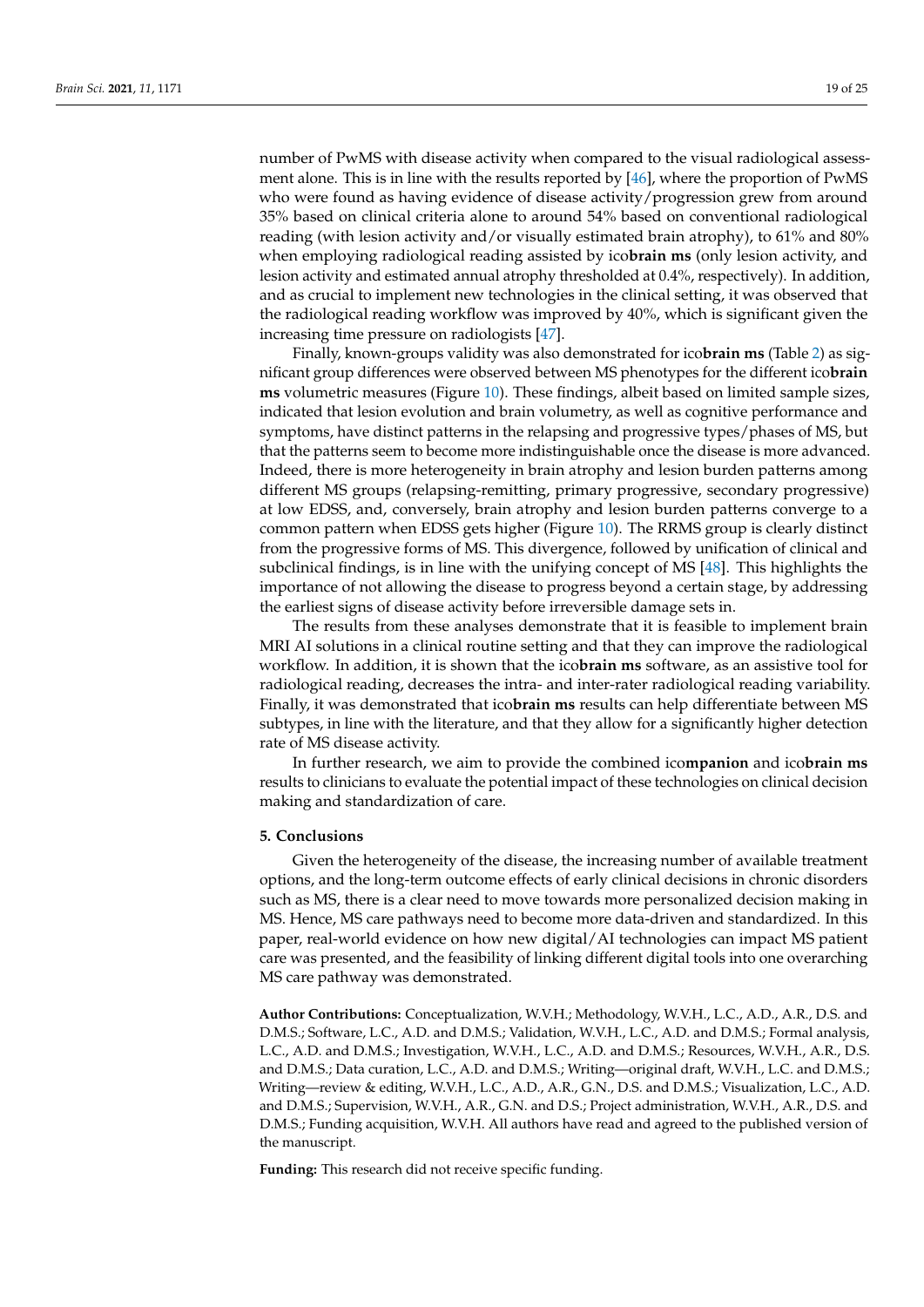**Institutional Review Board Statement:** All reported studies were conducted according to the guidelines of the Declaration of Helsinki and approved by the relevant Institutional Review Boards and/or Ethics Committees except for the survey studies as these were considered market research studies and did not require specific ethical approval.

**Informed Consent Statement:** Informed consent was obtained from all subjects involved in the reported studies, except for the iConquerMS survey as it was considered market research and all data was collected anonymously. All ico**mpanion** users approved a Terms of Use [\(https://files.icometrix.](https://files.icometrix.com/icompanion/Terms-of-use/Terms-of-use-short-en-GB.pdf) [com/icompanion/Terms-of-use/Terms-of-use-short-en-GB.pdf,](https://files.icometrix.com/icompanion/Terms-of-use/Terms-of-use-short-en-GB.pdf) accessed on 27 August 2021) and a Privacy Policy [\(https://files.icometrix.com/icompanion/Privacy-policy/Privacy-policy-en-GB.pdf,](https://files.icometrix.com/icompanion/Privacy-policy/Privacy-policy-en-GB.pdf) accessed on 27 August 2021) in which they confirm that ico**metrix** can use their data for research.

**Data Availability Statement:** The data presented in this study are not publicly available due to PwMS' privacy rights.

**Acknowledgments:** The authors would like to thank all the colleagues who contributed to the implementation of the described platform and who assisted in the execution of the surveys (in particular, Hollie Schmidt, Sara Loud, Robert McBurney, and David Gwynne from iConquerMS and the Accelerated Cure Project for Multiple Sclerosis, and Eva de Roey, Liese Steenwinckel, Aske Vloebergs, and Katrien Verhoeven for the survey on MS app patient preferences) validation studies (in particular, Guido Wilms who performed expert radiological reading, Dominique Sappey-Marinier, and Françoise Durand-Dubief (CERMEP-Imagerie du vivant and CREATIS (UMR5220 CNRS & U1294 INSERM), Université de Lyon) for the long-standing collaboration on the analysis of their longitudinal MRI data, as well as to Andreas Lysandropoulos, Than Vân Phan, Thijs Vande Vyvere, and Nathan Torcida for their contribution to the reported MRI studies). Special thanks are due to all the persons with multiple sclerosis who participated in the surveys and studies reported in this paper.

**Conflicts of Interest:** The following authors are employed by icometrix: Lars Costers, Annabel Descamps, Annemie Ribbens, Dirk Smeets, Diana M. Sima. Guy Nagels is medical director neurology at icometrix and minority shareholder; he or his institution (VUB/UZ Brussel) have received research, educational and travel grants from Biogen, Roche, Genzyme, Merck, Bayer and Teva. Wim Van Hecke is CEO, founder, shareholder and member of the board of icometrix.

#### <span id="page-19-0"></span>**Appendix A**

Note that these questions are part of a broader questionnaire that surveyed PwMS' expectations of an MS app.

## **General**

- What is your sex?
	-
	- *Male*<br>○ Fema ○ Female<br>○ Other
	- # *Other*
- What is your age?
- When were you diagnosed with MS?
	- $\circ$  Less than 6 months ago<br> $\circ$  6 months–1 vear ago
	- $\circ$  6 months–1 year ago<br> $\circ$  1–3 years ago
	- $\circ$  1–3 years ago<br> $\circ$  3–5 years ago
	- $\circ$  3–5 years ago<br> $\circ$  5–10 years ag
	- $\circ$  5–10 years ago<br> $\circ$  10–15 years ago
	- $\circ$  10–15 years ago<br> $\circ$  15–20 years ago
	- $\circ$  15–20 years ago<br> $\circ$  Over 20 years as
	- $\circ$  Over 20 years ago<br> $\circ$  I don't know
	- $\bigcirc$  I don't know<br> $\bigcirc$  I prefer not to
	- I prefer not to share this information
- Which type of MS do you have?
	- O Primary Progressive MS or PPMS<br>
	O Secondary Progressive MS or SPM
	- Secondary Progressive MS or SPMS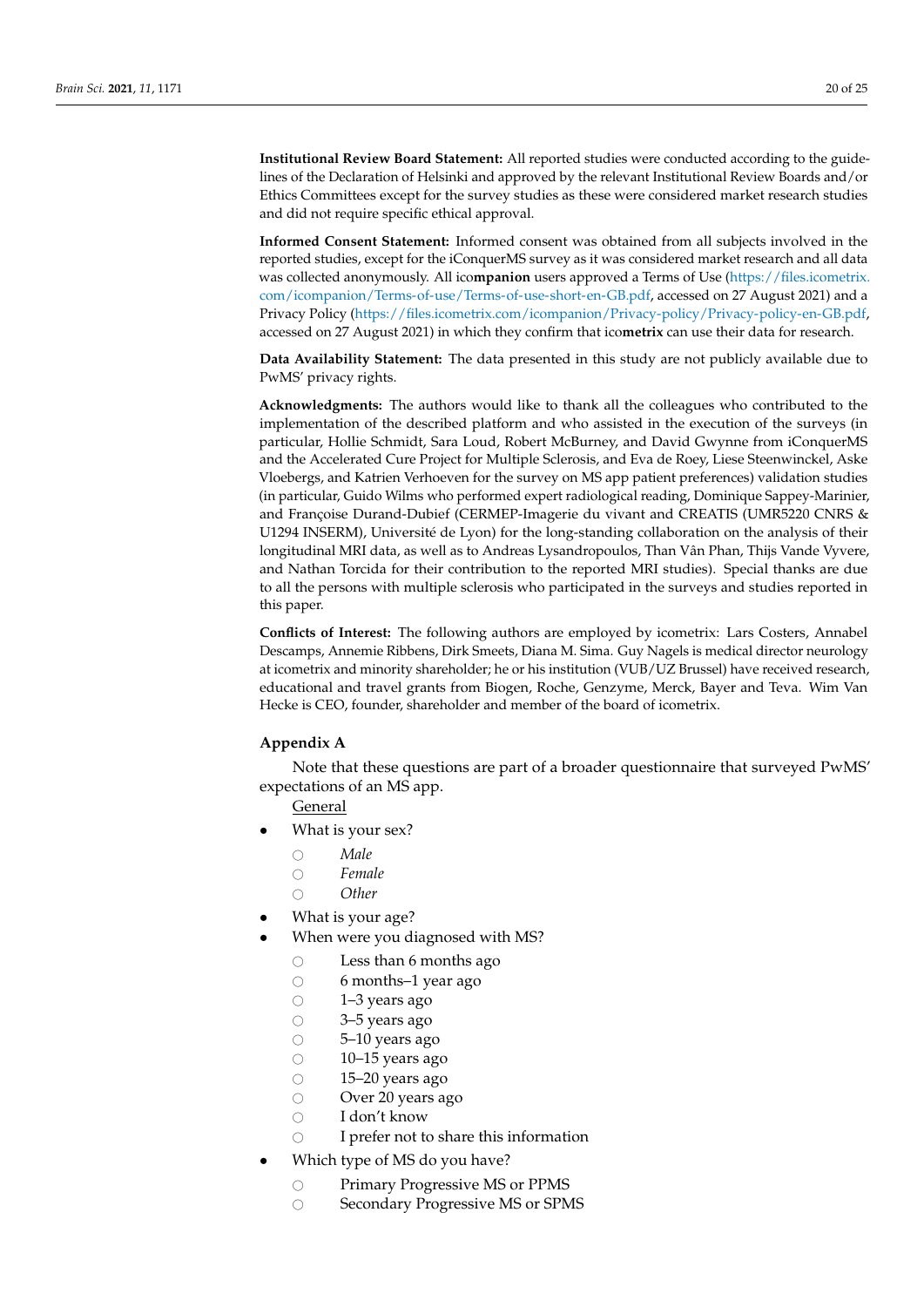O Relapsing Remitting MS or RRMS your own? If so, how?  $\frac{1}{100}$   $\frac{1}{200}$   $\frac{1}{200}$  in any  $\frac{1}{200}$  in any  $\frac{1}{200}$  in any  $\frac{1}{200}$ **Our Belapsing Remitting MS or RRMS** 

○ *Direct download into my computer or other device* 

- I don't know
- $\circ$  I prefer not to share this information

Attitude towards MS application ○ *CD/disc* 

- What is your attitude towards an MS app to help monitor your disease evolution? The E your annual contract an the upp to help members your disease exercise. ○ *USB drive/thumb drive* 
	- *Very negative* ○ *Direct download into my computer or other device*
	- $\circ$  Rather negative
		- *Neutral*  $\mathcal{N}$ eutral in any way to view  $\mathcal{N}$
		- # *Rather positive I didn't have a software program or application for viewing the files* on your own? If so, how? ○ *Not sure/prefer not to say*  realistic
- *Very positive*  $\mathcal{O}$  is generated the images of  $\mathcal{O}$  $\overline{H}$  is your own MRI images on your own MRI images on your own MRI images on your own MRI images on your own, without your own MRI images on your own MRI images on your own MRI images on your own, without your own, wi *Brain Sci.* **2021**, *11*, x FOR PEER REVIEW 25 of 27

#### Features ○ *USB drive/thumb drive*  ■ *I didn't know how to interpret the images*

- Is it important that a knowledge center is included in an MS app?  $\alpha$ healthcare provider provider provider provider provider provider provider provider presentation of the second provider provider provider provider provider provider provider provider provider provider provider provider prov it important that a knowledge center is include<br>
<sup>2</sup>
	- # *Yes Not sure/prefer not to say:*  $\gamma_{es}$  $Y$ *es*
	- *Would you use this feature?*  $H_1$  and  $H_2$  and  $H_2$  are contributed or benefits to an electronic contribution  $\Omega$ 
		- $\bullet$  *Yes* • *Yes* ■ *I didn't have a software program or application for viewing the files*  $\bullet$   $\quad \ \ Yes$ ○ *Not sure/prefer not to say*   $\frac{1}{2}$
- $\bullet$  interested in having your own control  $\bullet$ • *No*  $\bullet$  *No*  $\bullet$  No *Brain Sci.* **2021**, *11*, x FOR PEER REVIEW 25 of 27
	- *No* ■ *I didn't know how to interpret the images*  $\overline{N}$ ● Have you ever looked at your own MRI images on your own, without your
	- $\mathbf{w}$  $\sim$   $\frac{1}{\sqrt{2}}$  you be interested in knowing you be interested in knowing  $\frac{1}{\sqrt{2}}$ • Is it important that symptom logging is included in an MS app? healthcare provider provider provider provider provider provider provider provider provider provider provider<br>Presented it important that symptom logging is included<br>
	<sup>2</sup>
		- # *Yes Not sure/prefer not to say:*  $\gamma_{es}$  $Yes$
		- Would you use this feature?  $\sum_{i=1}^{n}$  $H_{\text{tot}}(1, 1)$  and  $\mu$  and the forebean  $\Omega$ 
			- *Yes* ○ *[in case of No] Would you like to view your MRI images on your own? Why or why not?*   $\bullet$   $\gamma_{\textit{e}s}$  $\overline{\phantom{a}}$  *nes*  $\sim$   $\frac{1}{2}$
		- $\bullet$  No  $\bullet$  interested in having your own control  $\bullet$ • *No* ■ *I didn't have a software program or application for viewing the files*  $\bullet$  No ○ *CD/disc*
		- $N\ddot{o}$ # *No* ■ *I couldn't load the images onto my computer or another device where I could view them*  $\overline{N}$ ● Have you ever looked at your own MRI images on your own, without your  $N$ *o*  $\blacksquare$
	- it important that an overview and analysi  $\mathbf{w}$  $\overline{\text{MS}}$  app? **•** Is it important that an overview and analysis of your MRI scans is included in an MS app? ■ *I wasn't interested in viewing my MRI images on my own* It important that an overview and analysis of your MRI scans is included in a Check all that apply. healthcare provider present?  $S$  app?  $\Box$ it important that an overview and analysis of ○ *Access through my clinic's patient portal* 
		- $\sim$   $\sqrt[3]{\frac{1}{2}}$  you be will you be will to share you be will to share you be will to share you be will to share you be will to share you be will to share you be will to share you be will to share you be will to share  $\gamma_{\textit{e}s}$  $\bigcirc$  *Yes* 
			- *Would you use this feature?* ■ *I didn't have a software program or application for viewing the files* ■ Would you use this feature? ○ *Other—Write In*
		- $\bullet$  Yes  $\bullet$  Yes ○ *[in case of No] Would you like to view your MRI images on your own? Why or why not?*  • *Yes*  $\bullet$  Yes
		- $\bullet$  iNO  $\mathcal{L}_{\text{IV}}$  $\bullet$  Would you be interested in having your MRI images to view of  $\mathcal{N}$  in the view? • *No*  $\bullet$  *No*  $\sim$  110  $\mu$  $\bullet$  N<sub>i</sub>
			- $NQ$ # *No* ■ *I didn't know how to interpret the images*  $N<sub>0</sub>$
	- or loss of brain volume)? Why or why not? Why or why not? • Is it important that the evolution of your MRI scans is included in an MS app? it important that the evolution of your MRI scans is included in an MS app?
		- $\sim$   $\frac{1}{\sqrt{2}}$  you be will include your own MRIS, would you be will to share you be will to share you be will to share you be will to share you be will to share you be will to share you be will to share you be will to  $\sim$   $\frac{1}{2}$  you be interested in knowing your own MRIS, we interest in knowing  $\frac{1}{2}$ # *Yes* ■ *Not sure/prefer not to say:*  $Yes$
- $\blacksquare$  Would you use this feature?  $\blacksquare$  Would you use this feature?
	- $\bullet$  Yes Why or why not? • *Yes* ○ *[in case of No] Would you like to view your MRI images on your own? Why or why not?*  ■ *I didn't have a software program or application for viewing the files*  $\bullet$  Yes
	- $\bullet$  iNO  $\bullet$  No  $\bullet$  Would you be interested in having your MRI images to view of  $\mathcal{N}$  in the view? • *No*  $\bullet$  *No* 
		- $NQ$  $N\ddot{o}$ # *No* ■ *I didn't know how to interpret the images* ○ [in case of Yes] How well did you understand the images on your MRI?
	- it important that tests are included in an ivi:  $\mathbf{w}$  $\sim$   $\frac{1}{2}$  you be interested in knowing your own MRIS, we interest in knowing  $\frac{1}{2}$ • Is it important that tests are included in an MS app?  $\overline{\mathbf{r}}$ 
		- # *Yes Not sure/prefer not to say:*
- Would you use this feature?
	- $\frac{1}{\sqrt{2}}$ • *Yes* ○ *[in case of No] Would you like to view your MRI images on your own? Why or why not?*  ■ *I didn't have a software program or application for viewing the files*
	- $\bullet$  No. No. 1991  $\bullet$  No. 1991  $\bullet$  you be will them will them will them will them will them will them will them will them will them will them will them will them will them will them will them will them will them will th  $\bullet$  No  $\bullet$  interested in having your own control  $\bullet$ • *No*  $\bullet$  *No* 
		- $N_o$  $N\ddot{o}$ # *No* ■ *I didn't know how to interpret the images*
	- it important that a calendar to plan your do  $1<sub>W</sub>$  $\sim$   $\frac{1}{\sqrt{2}}$  you have interested in knowing you be interested in knowing  $\frac{1}{\sqrt{2}}$ • Is it important that a calendar to plan your doctor's visits is included in an MS app? # *Yes* ■ *Not sure/prefer not to say:*
		- If you have or had access to your own MRIs, would you be willing to share your ■ *Would you use this feature?*
- 1. Coetzee, T.; Thompson, A.J. Atlas of MS 2020: Informing Global Policy Change. *Mult. Scler.* **2020**, *26*, 1807–1808.  $\mathcal{N}$ • *Yes* ○ *[in case of No] Would you like to view your MRI images on your own? Why or why not?*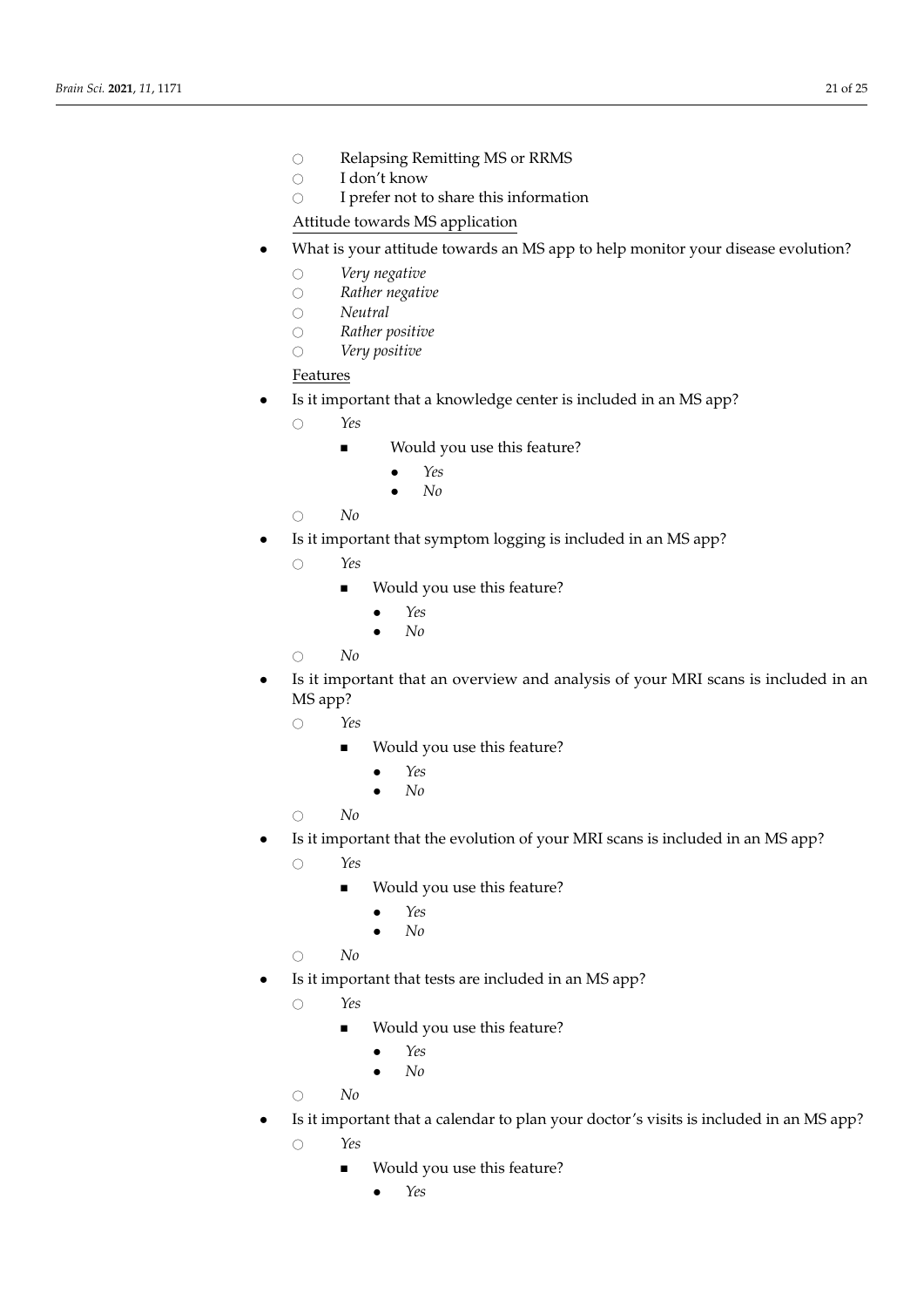• *No*

 $\bigcirc$  *No* 

- Are you interested in an MS app?
	-
	- # *Yes* ○ *Maybe*<br>○ *No*
	- # *No*
- <span id="page-21-0"></span>• How frequently would you use an MS app?
	-
	- ⊙ Daily<br>○ Multi # *Multiple times per week*
	- Once per week<br>○ Once every tweek
	- Once every two weeks<br>○ Once per month
	- Once per month<br>○ Other
	- # *Other*

#### **Appendix B** *Brain Science Sci. 2021*, *Reporting Brain Sci. 2021*, *2022*, *a*

In case of fixed possible answers, see italic.

- Have you ever had an MRI performed for the purpose of diagnosing or treating your MS? ○ *Not sure/prefer not to say*   $\mu$  your MS?
	- How often do you get an MRI for your MS, on average? Please disregard any recent delays in getting an MRI that you may have experienced due to the COVID-19 pandemic.<br>We say that all that a MRI of your MRI?
	- When did you last get an MRI of your brain?
	- When did you last get an MRI of your neck or spinal column?
	- Have you ever received or been given access to an electronic copy of your MRI? Check<br>
	<sup>211</sup> that apply. all that apply. ○ *USB drive/thumb drive* 
		- *Access Yes, my clinic or radiology lab gave it to me without my requesting it* $\circ$ *Yes, my clinic or radiology lab gave it to me without my requesting it*  $Yes, my clinic or radiology lab gave it to me w$
		- *Yes, my clinic or radiology lab gave it to me after I requested it*
		- *Yes, I got one from participating in a research study* ○ *Direct download into my computer or other device*
		- *No* ○ *Not sure/prefer not to say*
		- $\bigcirc$  **Not sure/prefer not to say**  $\overline{\phantom{a}}$  *Not sure/prefer not to say*
	- Have you ever received or been given access to an electronic copy of your MRI? Check<br>● Have you ever received or been given access to an electronic copy of your MRI? Check of that apply. *in case of Yessex not to view you find it helpful in any way to view your MRI images on to say of to say of to say of to say of to say of to say of to say of to say*  $\alpha$ *. The same of to say of the same of* Have you ever received or been given access to an electronic copy of your MRI? Check<br>2<sup>1</sup>l that apply  $\frac{1}{2}$  healthcare provider present
		- 0 *CD/disc*<br>your *Lieb dia 1 am*  $CD/disc$  $\bigcirc$  CD/disc  $\bigcirc$ 
			- USB drive/thumb drive<br>○ *Did you find it helpful in any way* **to view you find it has no view you find it has no view your MRI images on way to view your MRI images on way to view your MRI images on way to view your MRI**
			- **COD artect download into my computer or other device**<br>○ *Direct download into my computer or other device* Direct download into m<u>i</u>
			- *Access through my clinic's patient portal* Access through my clinic's patient portal<br>○ New Maitt In
			- Other—Write In
			- Not sure/prefer not to say
	- Have you ever looked at your own MRI images on your own, without your healthcare provider present?  $\alpha$  ever nonea at your on
		- 1 **a 1** *I* in case of Yes] Did you find it helpful in any way to view your MRI images on your own? If so, how? [in case of Yes] Did you find it helpful in any way to view your MRI imag
		- bout own: it so, now :<br>
		sold you find it unhelpful in any way to view your MRI images on your own? If so, how? [in case of Yes] Did y
		- $\circ$  [in case of Yes] How well did you understand the images on your MRI?
		- □ *In case of No] Why haven't you looked at your MRI images on your own?* and the *interested in apply.*<br>Check all that apply. [in case of No] Why haven't you looked at your MRI imag
			- *I wasn't sure how to view the images* **■** *I wasn't sure how to view the images* ■ *I wasn't sure how to view the imag*
			- I didn't have a software program or application for viewing the files
		- where the interested in  $\mathcal{S}$  is a subset of  $\mathcal{S}$  in the view? ■ *I couldn't load the images onto my computer or another device where I could* ○ *[in case of No] Would you like to view your MRI images on your own? Why or why not?*   $view$  *them* ■ *I wasn't interested in viewing my MRI images on my own*
		- *I didn't know how to interpret the images*  $\frac{1}{2}$  which is the interested in having  $\frac{1}{2}$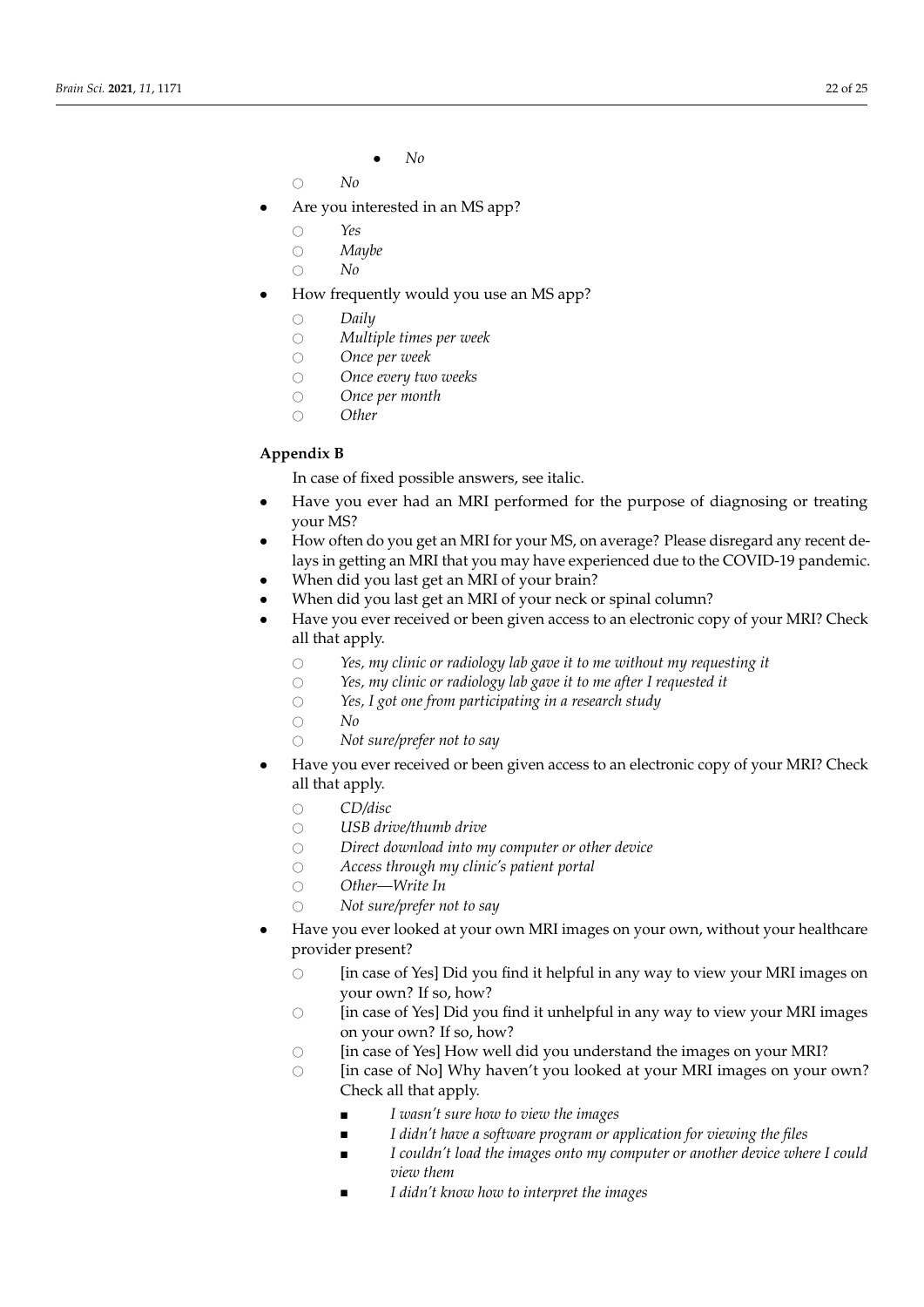■ *I wasn't interested in viewing my MRI images on my own* 

■ *I wasn't interested in viewing my MRI images on my own*

■ *Not sure/prefer not to say:* <br>■ *Our sure/prefer not to say:* 

■ *I didn't know how to interpret the images*

- $\blacksquare$  *[inter-view in*  $\blacksquare$ ■ *Other—Write In Other—Write In*
- Would you be interested in having your own copy of your MRI images to view? Why or why not? or why not? ○ [in case of No] Would you like to view your MRI images on your own? Why  $\overline{v}$  with the interested in having your mass to view  $\overline{v}$
- Would you be interested in having your own copy of your MRI images to view? Why why note  $\frac{1}{\sqrt{2}}$  was performed according to the current clinical guidelines for  $\frac{1}{\sqrt{2}}$ or why not? • Would you be interested in having your own copy of your MRI images to view?Why
- y on the or there.<br>bother the MRI wa Why or why not?<br>Why or why not? • If you have or had access to your own MRIs, would you be interested in knowing whether the MRI was performed according to the current clinical guidelines for MS? whether the MRI was performed according to the current clinical guidelines for MS?
- If you have or had access to your own MRIs, would you be interested in knowing or loss of brain volume)? Why or why not? or loss of brain volume)? Why or why not? whether there were any changes between one MRI and the next (such as new lesions
- If you have or had access to your own MRIs, would you be willing to share your electronic MRI with a researcher, if asked? Why or why not?
- exercing man with a researcher, if asked? Why or why not? If you have or had access to your own MRIs, would you be willing to share them with researchers? Why iConquerMS, if asked, and allow iConquerMS to share them with researchers? Why with iConquerms, if as a set  $\mathbb{R}^n$  is a set  $\mathbb{R}^n$  to share them with researchers? or why not? • If you have or had access to your own MRIs, would you be willing to share them with iConquerMS, if asked, and allow iConquerMS to share them with researchers? Why<br>or why not?

#### **References**

- <span id="page-22-0"></span>1. Coetzee, T.; Thompson, A.J. Atlas of MS 2020: Informing Global Policy Change. *Mult. Scler.* **2020**, 26, 1807–1808. [\[CrossRef\]](http://doi.org/10.1177/1352458520968811)
- <span id="page-22-1"></span>**References**  Why or why not? 2. National MS Society (Medications). Available online: <https://www.nationalmssociety.org/Treating-MS/Medications> (accessed 1. Coetzee, T.; Thompson, A.J. Atlas of MS 2020: Informing Global Policy Change. *Mult. Scler.* **2020**, *26*, 1807–1808. **References**  on 29 July 2021).
- <span id="page-22-2"></span>3. Hult, K. Measuring the Potential Health Impact of Personalized Medicine: Evidence from MS Treatments; National Bureau of Economic Research, Inc.: Cambridge, MA, USA, 2017.
- <span id="page-22-3"></span>4. Sá, M.J.; de Sá, J.; Sousa, L. Relapsing–Remitting Multiple Sclerosis: Patterns of Response to Disease-Modifying Therapies and Associated Factors: A National Survey. *Neurol. Ther.* **2014**, *3*, 89–99. [\[CrossRef\]](http://doi.org/10.1007/s40120-014-0019-4)
- <span id="page-22-4"></span>5. Daugherty, K.K.; Butler, J.S.; Mattingly, M.; Ryan, M. Factors Leading Patients to Discontinue Multiple Sclerosis Therapies. *J. Am. Pharm. Assoc.* **2005**, *45*, 371–375. [\[CrossRef\]](http://doi.org/10.1331/1544345054003804)
- <span id="page-22-5"></span>6. Giovannoni, G.; Butzkueven, H.; Dhib-Jalbut, S.; Hobart, J.; Kobelt, G.; Pepper, G.; Sormani, M.P.; Thalheim, C.; Traboulsee, A.; Vollmer, T. Brain Health: Time Matters in Multiple Sclerosis. *Mult. Scler. Relat. Disord.* **2016**, *9* (Suppl. 1), S5–S48. [\[CrossRef\]](http://doi.org/10.1016/j.msard.2016.07.003)
- <span id="page-22-6"></span>7. Duddy, M.; Lee, M.; Pearson, O.; Nikfekr, E.; Chaudhuri, A.; Percival, F.; Roberts, M.; Whitlock, C. The UK Patient Experience of Relapse in Multiple Sclerosis Treated with First Disease Modifying Therapies. *Mult. Scler. Relat. Disord.* **2014**, *3*, 450–456. [\[CrossRef\]](http://doi.org/10.1016/j.msard.2014.02.006)
- <span id="page-22-7"></span>8. Amato, M.P.; Ponziani, G.; Siracusa, G.; Sorbi, S. Cognitive Dysfunction in Early-Onset Multiple Sclerosis: A Reappraisal after 10 Years. *Arch. Neurol.* **2001**, *58*, 1602–1606. [\[CrossRef\]](http://doi.org/10.1001/archneur.58.10.1602) [\[PubMed\]](http://www.ncbi.nlm.nih.gov/pubmed/11594918)
- <span id="page-22-8"></span>9. Magnano, I.; Aiello, I.; Piras, M.R. Cognitive Impairment and Neurophysiological Correlates in MS. *J. Neurol. Sci.* **2006**, *245*, 117–122. [\[CrossRef\]](http://doi.org/10.1016/j.jns.2005.08.027) [\[PubMed\]](http://www.ncbi.nlm.nih.gov/pubmed/16697015)
- <span id="page-22-9"></span>10. Kürtüncü, M.; Tuncer, A.; Uygunoğlu, U.; Çalişkan, Z.; Paksoy, A.K.; Efendı, H.; Kocaman, A.S.; Özcan, C.; Terzı, M.; Turan, Ö.F.; et al. Differences Between General Neurologists and Multiple Sclerosis Specialists in the Management of Multiple Sclerosis Patients: A National Survey. *Noro psikiyatri arsivi* **2017**, *56*. [\[CrossRef\]](http://doi.org/10.5152/npa.2017.19387)
- <span id="page-22-10"></span>11. Wattjes, M.P.; Ciccarelli, O.; Reich, D.S.; Banwell, B.; de Stefano, N.; Enzinger, C.; Fazekas, F.; Filippi, M.; Frederiksen, J.; Gasperini, C.; et al. 2021 MAGNIMS–CMSC–NAIMS Consensus Recommendations on the Use of MRI in Patients with Multiple Sclerosis. *Lancet Neurol.* **2021**. [\[CrossRef\]](http://doi.org/10.1016/S1474-4422(21)00095-8)
- <span id="page-22-11"></span>12. Rosenkrantz, A.B.; Duszak, R.; Babb, J.S.; Glover, M.; Kang, S.K. Discrepancy Rates and Clinical Impact of Imaging Secondary Interpretations: A Systematic Review and Meta-Analysis. *J. Am. Coll. Radiol.* **2018**, *15*. [\[CrossRef\]](http://doi.org/10.1016/j.jacr.2018.05.037) [\[PubMed\]](http://www.ncbi.nlm.nih.gov/pubmed/30031614)
- <span id="page-22-12"></span>13. Haase, R.; Voigt, I.; Scholz, M.; Schlieter, H.; Benedict, M.; Susky, M.; Dillenseger, A.; Ziemssen, T. Profiles of eHealth Adoption in Persons with Multiple Sclerosis and Their Caregivers. *Brain Sciences* **2021**, *11*, 1087. [\[CrossRef\]](http://doi.org/10.3390/brainsci11081087)
- <span id="page-22-13"></span>14. Ziemssen, T.; Thomas, K. Treatment Optimization in Multiple Sclerosis: How Do We Apply Emerging Evidence? *Expert Rev. Clin. Immunol.* **2017**, *13*, 509–511. [\[CrossRef\]](http://doi.org/10.1080/1744666X.2017.1292135) [\[PubMed\]](http://www.ncbi.nlm.nih.gov/pubmed/28165854)
- <span id="page-22-14"></span>15. D'Amico, E.; Haase, R.; Ziemssen, T. Review: Patient-Reported Outcomes in Multiple Sclerosis Care. *Mult. Scler. Relat. Disord.* **2019**, *33*, 61–66. [\[CrossRef\]](http://doi.org/10.1016/j.msard.2019.05.019) [\[PubMed\]](http://www.ncbi.nlm.nih.gov/pubmed/31154262)
- <span id="page-22-15"></span>16. Celius, E.G.; Thompson, H.; Pontaga, M.; Langdon, D.; Laroni, A.; Potra, S.; Bharadia, T.; Yeandle, D.; Shanahan, J.; van Galen, P.; et al. Disease Progression in Multiple Sclerosis: A Literature Review Exploring Patient Perspectives. *Patient Prefer. Adherence* **2021**, *15*, 15–27. [\[CrossRef\]](http://doi.org/10.2147/PPA.S268829) [\[PubMed\]](http://www.ncbi.nlm.nih.gov/pubmed/33447018)
- <span id="page-22-16"></span>17. Hamann, J.; Neuner, B.; Kasper, J.; Vodermaier, A.; Loh, A.; Deinzer, A.; Heesen, C.; Kissling, W.; Busch, R.; Schmieder, R.; et al. Participation Preferences of Patients with Acute and Chronic Conditions. *Health Expect.* **2007**, *10*, 358–363. [\[CrossRef\]](http://doi.org/10.1111/j.1369-7625.2007.00458.x) [\[PubMed\]](http://www.ncbi.nlm.nih.gov/pubmed/17986072)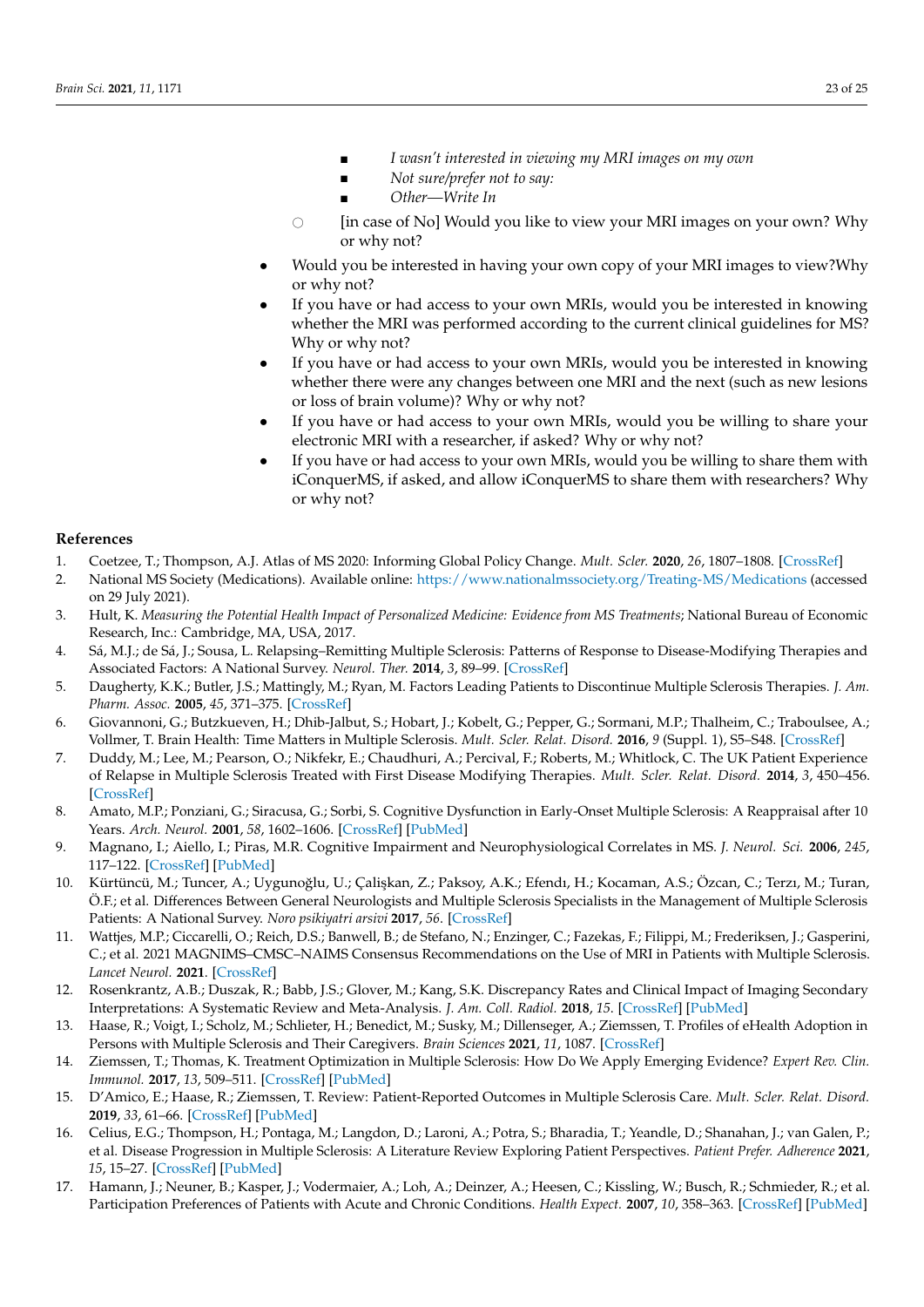- <span id="page-23-0"></span>18. van Leeuwen, K.G.; Schalekamp, S.; Mjcm, R.; van Ginneken, B.; de Rooij, M. Artificial Intelligence in Radiology: 100 Commercially Available Products and Their Scientific Evidence. *Eur. Radiol.* **2021**, *31*. [\[CrossRef\]](http://doi.org/10.1007/s00330-021-07892-z)
- <span id="page-23-1"></span>19. Medina, L.D.; Torres, S.; Alvarez, E.; Valdez, B.; Nair, K.V. Patient-Reported Outcomes in Multiple Sclerosis: Validation of the Quality of Life in Neurological Disorders (Neuro-QoLTM) Short Forms. *Mult Scler J Exp Transl Clin* **2019**, *5*, 2055217319885986. [\[CrossRef\]](http://doi.org/10.1177/2055217319885986)
- <span id="page-23-5"></span>20. Miller, D.M.; Bethoux, F.; Victorson, D.; Nowinski, C.J.; Buono, S.; Lai, J.-S.; Wortman, K.; Burns, J.L.; Moy, C.; Cella, D. Validating Neuro-QoL Short Forms and Targeted Scales with People Who Have Multiple Sclerosis. *Mult. Scler.* **2016**, *22*, 830–841. [\[CrossRef\]](http://doi.org/10.1177/1352458515599450)
- <span id="page-23-3"></span>21. Green, R.; Kalina, J.; Ford, R.; Pandey, K.; Kister, I. SymptoMScreen: A Tool for Rapid Assessment of Symptom Severity in MS Across Multiple Domains. *Appl. Neuropsychol. Adult* **2017**, *24*, 183–189. [\[CrossRef\]](http://doi.org/10.1080/23279095.2015.1125905)
- <span id="page-23-2"></span>22. Leddy, S.; Hadavi, S.; McCarren, A.; Giovannoni, G.; Dobson, R. Validating a Novel Web-Based Method to Capture Disease Progression Outcomes in Multiple Sclerosis. *J. Neurol.* **2013**, *260*, 2505–2510. [\[CrossRef\]](http://doi.org/10.1007/s00415-013-7004-1)
- <span id="page-23-4"></span>23. Cella, D.; Lai, J.-S.; Nowinski, C.J.; Victorson, D.; Peterman, A.; Miller, D.; Bethoux, F.; Heinemann, A.; Rubin, S.; Cavazos, J.E.; et al. Neuro-QOL: Brief Measures of Health-Related Quality of Life for Clinical Research in Neurology. *Neurology* **2012**, *78*, 1860–1867. [\[CrossRef\]](http://doi.org/10.1212/WNL.0b013e318258f744) [\[PubMed\]](http://www.ncbi.nlm.nih.gov/pubmed/22573626)
- <span id="page-23-6"></span>24. Jain, S.; Sima, D.M.; Ribbens, A.; Cambron, M.; Maertens, A.; Van Hecke, W.; De Mey, J.; Barkhof, F.; Steenwijk, M.D.; Daams, M.; et al. Automatic Segmentation and Volumetry of Multiple Sclerosis Brain Lesions from MR Images. *NeuroImage Clin.* **2015**, *8*, 367–375. [\[CrossRef\]](http://doi.org/10.1016/j.nicl.2015.05.003)
- 25. Rakić, M.; Vercruyssen, S.; Van Eyndhoven, S.; de la Rosa, E.; Jain, S.; Van Huffel, S.; Maes, F.; Smeets, D.; Sima, D.M. Icobrain Ms 5.1: Combining Unsupervised and Supervised Approaches for Improving the Detection of Multiple Sclerosis Lesions. *Neuroimage Clin* **2021**, *31*, 102707. [\[CrossRef\]](http://doi.org/10.1016/j.nicl.2021.102707)
- 26. Smeets, D.; Ribbens, A.; Sima, D.M.; Cambron, M.; Horakova, D.; Jain, S.; Maertens, A.; Van Vlierberghe, E.; Terzopoulos, V.; Van Binst, A.-M.; et al. Reliable Measurements of Brain Atrophy in Individual Patients with Multiple Sclerosis. *Brain Behav.* **2016**, *6*, e00518. [\[CrossRef\]](http://doi.org/10.1002/brb3.518) [\[PubMed\]](http://www.ncbi.nlm.nih.gov/pubmed/27688944)
- <span id="page-23-11"></span>27. Lysandropoulos, A.P.; Absil, J.; Metens, T.; Mavroudakis, N.; Guisset, F.; Van Vlierberghe, E.; Smeets, D.; David, P.; Maertens, A.; Van Hecke, W. Quantifying Brain Volumes for Multiple Sclerosis Patients Follow-up in Clinical Practice—Comparison of 1.5 and 3 Tesla Magnetic Resonance Imaging. *Brain Behav.* **2016**, *6*, e00422. [\[CrossRef\]](http://doi.org/10.1002/brb3.422) [\[PubMed\]](http://www.ncbi.nlm.nih.gov/pubmed/27110445)
- <span id="page-23-7"></span>28. Beadnall, H.N.; Wang, C.; Van Hecke, W.; Ribbens, A.; Billiet, T.; Barnett, M.H. Comparing Longitudinal Brain Atrophy Measurement Techniques in a Real-World Multiple Sclerosis Clinical Practice Cohort: Towards Clinical Integration? *Ther. Adv. Neurol. Disord.* **2019**, *12*, 175628641882346. [\[CrossRef\]](http://doi.org/10.1177/1756286418823462)
- <span id="page-23-8"></span>29. Costers, L.; Schmidt, H.; Loud, S.; McBurney, R.; Gwynne, D.; Van Vlierberghe, E.; Descamps, A.; Smeets, D.; Van Hecke, W. MRI in MS Survey—Insights into Access, Understanding and Interest by People with MS. *Mult. Scler. J.* **2021**, *27*, 70.
- <span id="page-23-9"></span>30. Benjamini, Y.; Hochberg, Y. Controlling the False Discovery Rate: A Practical and Powerful Approach to Multiple Testing. *J. R. Stat. Soc.* **1995**, *57*, 289–300. [\[CrossRef\]](http://doi.org/10.1111/j.2517-6161.1995.tb02031.x)
- <span id="page-23-10"></span>31. Kozlowski, A.J.; Cella, D.; Nitsch, K.P.; Heinemann, A.W. Evaluating Individual Change with the Quality of Life in Neurological Disorders (Neuro-QoL) Short Forms. *Arch. Phys. Med. Rehabil.* **2016**, *97*, 650–654.e8. [\[CrossRef\]](http://doi.org/10.1016/j.apmr.2015.12.010)
- <span id="page-23-12"></span>32. Ion-Mărgineanu, A.; Kocevar, G.; Stamile, C.; Sima, D.M.; Durand-Dubief, F.; Van Huffel, S.; Sappey-Marinier, D. Machine Learning Approach for Classifying Multiple Sclerosis Courses by Combining Clinical Data with Lesion Loads and Magnetic Resonance Metabolic Features. *Front. Neurosci.* **2017**, *11*, 398. [\[CrossRef\]](http://doi.org/10.3389/fnins.2017.00398)
- <span id="page-23-13"></span>33. Sima, D.M.; Podevyn, F.; Torcida, N.; Wilms, G.; Lysandropoulos, A.; Van Hecke, W.; Smeets, D. Impact of MSmetrix Automatic Lesion Segmentation on the Visual Count of Multiple Sclerosis Lesions. In Proceedings of the 2018 European Congress of Radiology, Vienna, Austria, 28 February–4 March 2018; p. C-2472.
- <span id="page-23-14"></span>34. Sima, D.M.; Wilms, G.; Vyvere, T.V.; Van Hecke, W.; Smeets, D. On the Use of Icobrain's Prepopulated Radiology Reporting Template for Multiple Sclerosis Follow-Up. In Proceedings of the 2020 European Congress of Radiology, Vienna, Austria, 15–19 July 2020; p. C-11342.
- <span id="page-23-15"></span>35. Sima, D.M.; Jain, S.; Roura, E.; Maertens, A.; Smeets, D.; Sappey-Marinier, D.; Durand-Dubief, F.; Van Hecke, W. New and Enlarging Lesion Location for Different MS Clinical Phenotypes. In Proceedings of the MSParis2017—7th Joint ECTRIMS-ACTRIMS, Paris, France, 25–28 October 2017; p. EP1559.
- <span id="page-23-16"></span>36. Potemkowski, A.; Brola, W.; Ratajczak, A.; Ratajczak, M.; Zaborski, J.; Jasińska, E.; Pokryszko-Dragan, A.; Gruszka, E.; Dubik-Jezierzańska, M.; Podlecka-Piętowska, A.; et al. Internet Usage by Polish Patients with Multiple Sclerosis: A Multicenter Questionnaire Study. *Interact. J. Med. Res.* **2019**, *8*, e11146. [\[CrossRef\]](http://doi.org/10.2196/11146)
- <span id="page-23-17"></span>37. Brand, J.; Köpke, S.; Kasper, J.; Rahn, A.; Backhus, I.; Poettgen, J.; Stellmann, J.-P.; Siemonsen, S.; Heesen, C. Magnetic Resonance Imaging in Multiple Sclerosis–Patients' Experiences, Information Interests and Responses to an Education Programme. *PLoS ONE* **2014**, *9*, e113252. [\[CrossRef\]](http://doi.org/10.1371/journal.pone.0113252)
- <span id="page-23-18"></span>38. Ruano, L.; Portaccio, E.; Goretti, B.; Niccolai, C.; Severo, M.; Patti, F.; Cilia, S.; Gallo, P.; Grossi, P.; Ghezzi, A.; et al. Age and Disability Drive Cognitive Impairment in Multiple Sclerosis across Disease Subtypes. *Mult. Scler.* **2017**, *23*, 1258–1267. [\[CrossRef\]](http://doi.org/10.1177/1352458516674367) [\[PubMed\]](http://www.ncbi.nlm.nih.gov/pubmed/27738090)
- <span id="page-23-19"></span>39. Nijeholt, G.J.; van Walderveen, M.A.; Castelijns, J.A.; van Waesberghe, J.H.; Polman, C.; Scheltens, P.; Rosier, P.F.; Jongen, P.J.; Barkhof, F. Brain and Spinal Cord Abnormalities in Multiple Sclerosis. Correlation between MRI Parameters, Clinical Subtypes and Symptoms. *Brain* **1998**, *121 Pt 4*, 687–697. [\[CrossRef\]](http://doi.org/10.1093/brain/121.4.687) [\[PubMed\]](http://www.ncbi.nlm.nih.gov/pubmed/9577394)